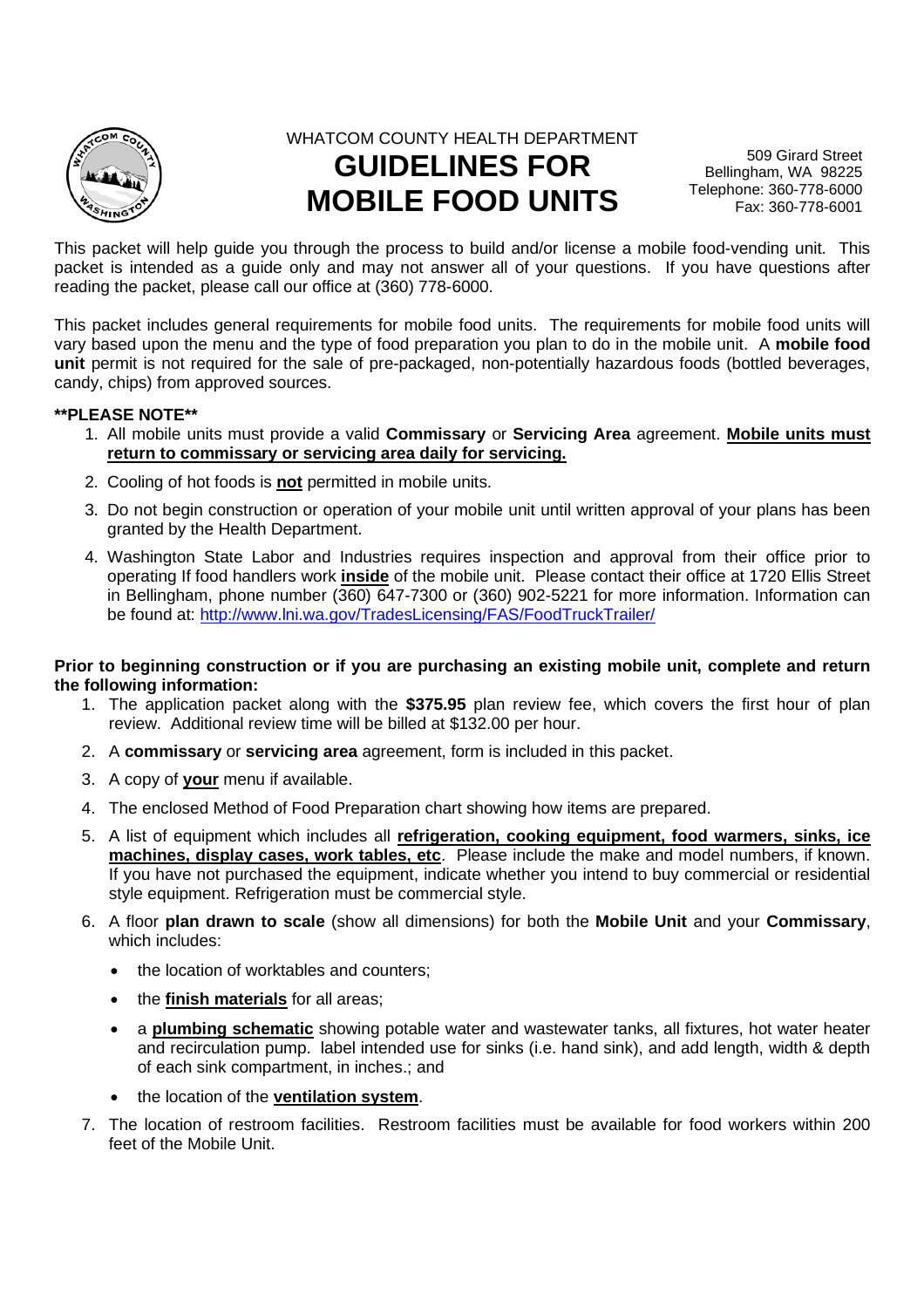Once this information has been reviewed, you will receive notice of either plan approval or of changes required for Health Department approval. **IMPORTANT!! CHANGES TO YOUR PLANS MAY BE REQUIRED. DO NOT PROCEED WITH CONSTRUCTION UNTIL APPROVAL HAS BEEN GRANTED.**

**Your project may also require approval from other agencies, be sure to contact:**

- The City or County Building and Planning Departments;
- The City Finance Office; or
- The State Department of Revenue

#### **Vendors selling only prepackaged foods must provide:**

- Refrigeration for potentially hazardous foods (commercial style refrigeration may be required).
- Cleanable construction using durable, non-toxic materials.
- A roof, awning, or umbrella to protect foods from contamination.
- Adequate sanitary storage for foods, utensils and other necessary items.
- An approved commissary or servicing area.
- **Note**: Vendors selling only pre-packaged, non-potentially hazardous foods such as bottled beverages, candy, and chips from approved sources are exempt from permitting.

In addition to the items listed above, vendors selling unpackaged non-potentially hazardous foods (hot dogs, popcorn, sno-cones, espresso, etc.) must provide:

- A fresh water tank. The tank must hold at least five gallons of fresh water.
- A wastewater storage tank. The tank must be 15% larger than the fresh water tank.
- A hot water heater, which provides an uninterrupted hot water supply to the unit.
- A hand washing sink and
- A three compartment sink with hot and cold running water plumbed through a mixing faucet for utensil washing\*\*\*.

In addition to the items listed above, vendors preparing potentially hazardous foods (hamburgers, tacos, deli sandwiches, etc.) must provide:

- A three compartment sink\*\*\*
- Commercial style refrigeration
- Cooking, hot holding and other equipment required for the proposed menu\*\*\*
- A commissary agreement for storage, preparation and assembly of foods and ingredients
- 30 gallons of potable water\*\*\* and
- 45 gallons of wastewater capacity**\*\*\***.

Prior to opening for business you will need to complete these additional steps:

Pay for your annual operating permit and any outstanding plan review fees; and Call our office to schedule a pre-operational inspection at least **two business days** prior to the date of your desired inspection. Written approval for opening must be obtained prior to any food preparation or service.

#### **\*\*\* Some elements listed may be located in your commissary kitchen.**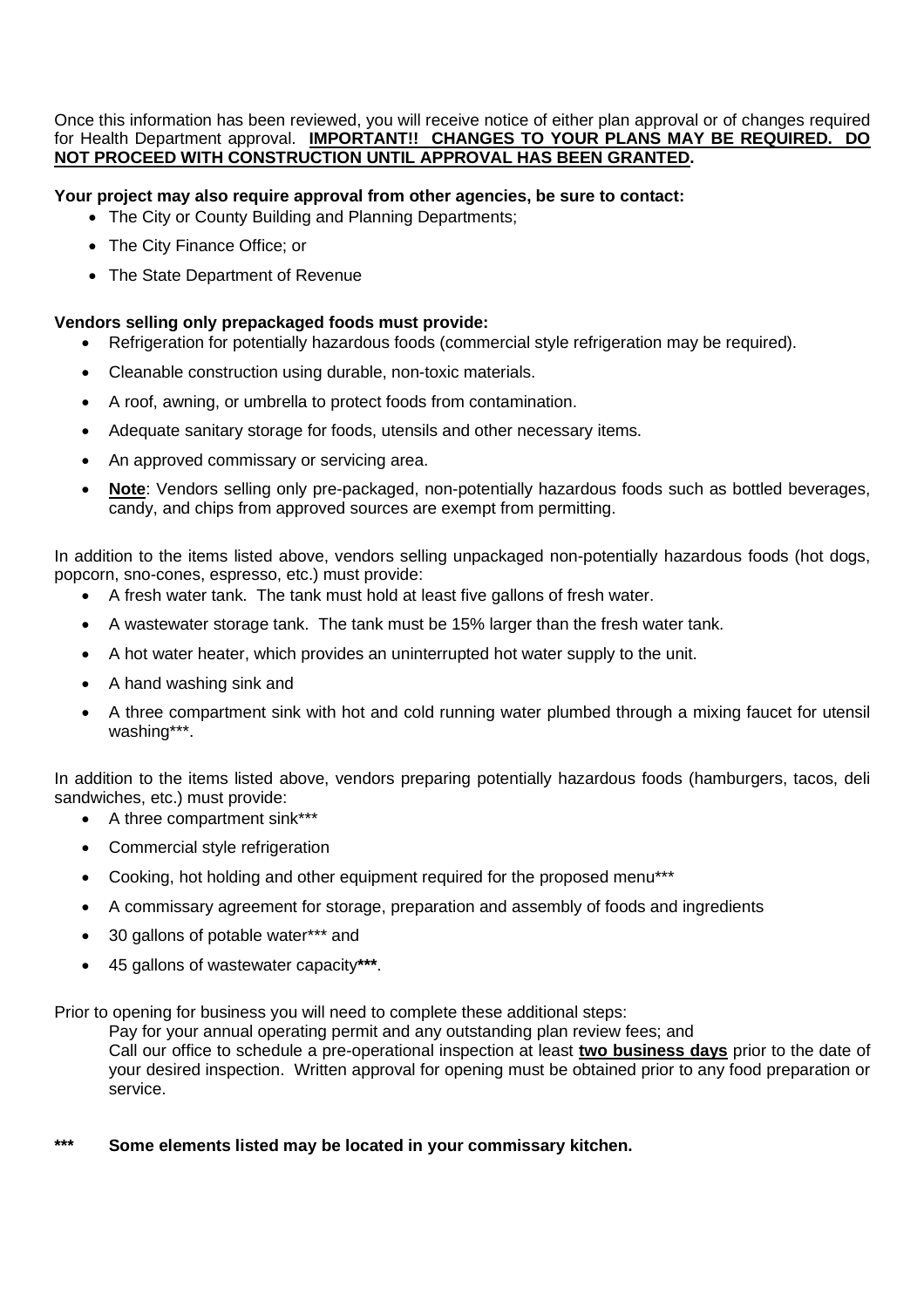| SHING                                                                                                                                                                                                                                                                                                                                                                                                                                                                                                                                                             |                 | WHATCOM COUNTY HEALTH DEPARTMENT<br><b>FOOD ESTABLISHMENT PLAN</b><br><b>REVIEW APPLICATION</b> |              |                                                                                                                                                                                                                                |                 | Telephone: (360) 778-6000                            | 509 Girard Street<br>Bellingham, WA 98225<br>Fax: (360) 778-6001<br>www.whatcomcounty.us |
|-------------------------------------------------------------------------------------------------------------------------------------------------------------------------------------------------------------------------------------------------------------------------------------------------------------------------------------------------------------------------------------------------------------------------------------------------------------------------------------------------------------------------------------------------------------------|-----------------|-------------------------------------------------------------------------------------------------|--------------|--------------------------------------------------------------------------------------------------------------------------------------------------------------------------------------------------------------------------------|-----------------|------------------------------------------------------|------------------------------------------------------------------------------------------|
|                                                                                                                                                                                                                                                                                                                                                                                                                                                                                                                                                                   | New Facility □  |                                                                                                 |              | Remodel □                                                                                                                                                                                                                      |                 |                                                      | Fee: 375.95                                                                              |
|                                                                                                                                                                                                                                                                                                                                                                                                                                                                                                                                                                   |                 |                                                                                                 |              |                                                                                                                                                                                                                                |                 |                                                      |                                                                                          |
|                                                                                                                                                                                                                                                                                                                                                                                                                                                                                                                                                                   |                 |                                                                                                 |              |                                                                                                                                                                                                                                |                 |                                                      |                                                                                          |
|                                                                                                                                                                                                                                                                                                                                                                                                                                                                                                                                                                   |                 |                                                                                                 |              |                                                                                                                                                                                                                                |                 |                                                      |                                                                                          |
| <b>Business Owner Information</b>                                                                                                                                                                                                                                                                                                                                                                                                                                                                                                                                 |                 |                                                                                                 |              |                                                                                                                                                                                                                                |                 | Plan Review Contact for Correspondence               |                                                                                          |
| Name: Name:                                                                                                                                                                                                                                                                                                                                                                                                                                                                                                                                                       |                 |                                                                                                 |              | (If different from owner)                                                                                                                                                                                                      |                 |                                                      |                                                                                          |
|                                                                                                                                                                                                                                                                                                                                                                                                                                                                                                                                                                   |                 |                                                                                                 |              |                                                                                                                                                                                                                                |                 |                                                      |                                                                                          |
| City State Zip: 2008                                                                                                                                                                                                                                                                                                                                                                                                                                                                                                                                              |                 |                                                                                                 |              |                                                                                                                                                                                                                                |                 |                                                      |                                                                                          |
|                                                                                                                                                                                                                                                                                                                                                                                                                                                                                                                                                                   |                 |                                                                                                 |              |                                                                                                                                                                                                                                |                 |                                                      |                                                                                          |
|                                                                                                                                                                                                                                                                                                                                                                                                                                                                                                                                                                   |                 |                                                                                                 |              |                                                                                                                                                                                                                                |                 |                                                      |                                                                                          |
| Type of Ownership: $\Box$ Individual $\Box$ Corporation<br><b>D</b> Partnership<br>If partnership, corporation or LLC, attach list of all<br>partners or corporate officers as registered with the<br>State of Washington.                                                                                                                                                                                                                                                                                                                                        |                 |                                                                                                 |              | Email: Note: Note: No. 2014 19:00:00 PM 20:00:00 PM 20:00:00 PM 20:00:00 PM 20:00:00 PM 20:00:00 PM 20:00:00 PM 20:00:00 PM 20:00:00 PM 20:00:00 PM 20:00:00 PM 20:00:00 PM 20:00:00 PM 20:00:00 PM 20:00:00 PM 20:00:00 PM 20 |                 |                                                      |                                                                                          |
| Public Water Supply System Name<br>Specify Name of Public Water System (for example "City of __") – non-public systems cannot be approved<br>Method of Sewage Disposal:                                                                                                                                                                                                                                                                                                                                                                                           | <b>Sewer</b>    |                                                                                                 |              | Parcel # / Geo ID #:                                                                                                                                                                                                           |                 | □ On Site Septic (OSS) (Attach copy of current ROSS) |                                                                                          |
| <b>Projected Seating Capacity</b>                                                                                                                                                                                                                                                                                                                                                                                                                                                                                                                                 |                 |                                                                                                 |              | Projected Number of Meals per Day                                                                                                                                                                                              |                 |                                                      |                                                                                          |
| Days open:                                                                                                                                                                                                                                                                                                                                                                                                                                                                                                                                                        | $\Box$ Mon      | $\Box$ Tues                                                                                     | $\Box$ Weds  | $\Box$ Thurs                                                                                                                                                                                                                   | $\Box$ Fri      | $\Box$ Sat                                           | $\Box$ Sun                                                                               |
| Hours of Operation:                                                                                                                                                                                                                                                                                                                                                                                                                                                                                                                                               |                 |                                                                                                 |              |                                                                                                                                                                                                                                |                 |                                                      |                                                                                          |
| Meals Served (Check all that apply):                                                                                                                                                                                                                                                                                                                                                                                                                                                                                                                              |                 | <b>D</b> Breakfast                                                                              | $\Box$ Lunch | D Dinner                                                                                                                                                                                                                       | $\Box$ Catering | $\Box$ Brunch                                        |                                                                                          |
| If you selected "Yes" for Catering, choose all that apply: □ Full service (staffed events)                                                                                                                                                                                                                                                                                                                                                                                                                                                                        |                 |                                                                                                 |              |                                                                                                                                                                                                                                |                 | $\Box$ Take away platters                            |                                                                                          |
|                                                                                                                                                                                                                                                                                                                                                                                                                                                                                                                                                                   |                 |                                                                                                 |              | $\Box$ Catered events at this facility                                                                                                                                                                                         |                 |                                                      |                                                                                          |
| New Construction / Remodel: Start Date ____________________Completion Date _________________________                                                                                                                                                                                                                                                                                                                                                                                                                                                              |                 |                                                                                                 |              |                                                                                                                                                                                                                                |                 |                                                      |                                                                                          |
|                                                                                                                                                                                                                                                                                                                                                                                                                                                                                                                                                                   |                 |                                                                                                 |              |                                                                                                                                                                                                                                |                 |                                                      |                                                                                          |
| Important: Please provide all materials requested at the time plans are submitted (see page 1 for list of required information). Failure to<br>do so can result in delays to your project. Changes to your plans may be required. Do not proceed with construction until your project<br>has been approved. I understand that, in consideration for the review of these materials by the Whatcom County Health Department, this<br>application shall constitute a contract and a promise to pay all applicable fees as established by the Whatcom County Council. |                 |                                                                                                 |              |                                                                                                                                                                                                                                |                 |                                                      |                                                                                          |
|                                                                                                                                                                                                                                                                                                                                                                                                                                                                                                                                                                   |                 |                                                                                                 |              |                                                                                                                                                                                                                                |                 |                                                      |                                                                                          |
|                                                                                                                                                                                                                                                                                                                                                                                                                                                                                                                                                                   | Office Use Only |                                                                                                 |              |                                                                                                                                                                                                                                |                 |                                                      |                                                                                          |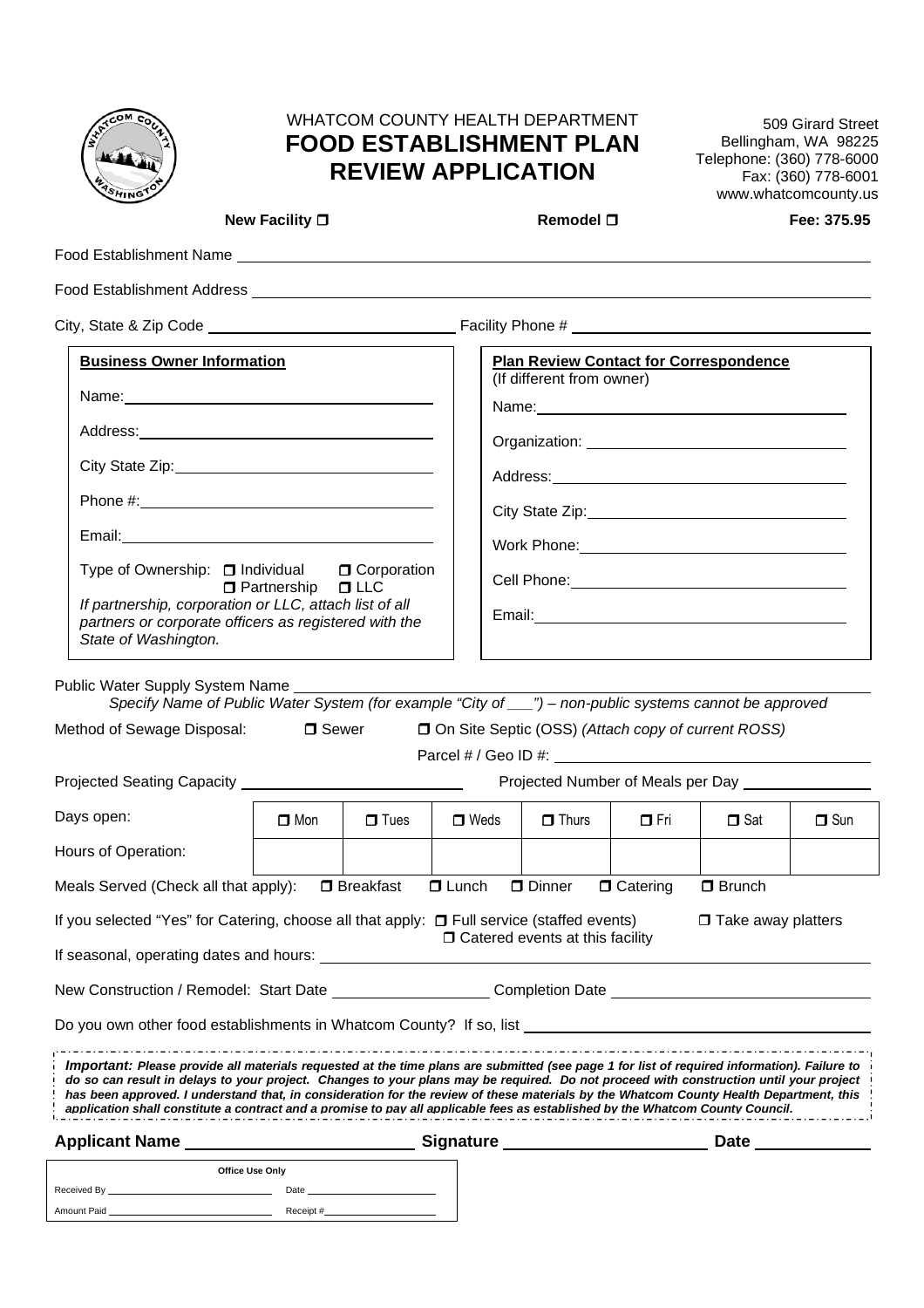

WHATCOM COUNTY HEALTH DEPARTMENT

# **COMMISSARY AGREEMENT**

509 Girard Street Bellingham, WA 98225 Telephone: 360-778-6000 Fax: 360-778-6001

A commissary means an approved location, usually a food establishment, where food is stored, prepared, portioned, or packaged for service elsewhere. A commissary may also be used to service and store food vehicles or carts. Once our office approves of this commissary agreement, you may not use a different facility for food preparation and storage without the written approval of Whatcom County Health Department. Food code requires you to return to your commissary every day.

Persons wishing to operate at one of the following must submit this form for our review (check one):

- $\Box$  A mobile unit or push cart; or
- A temporary food establishment requiring off-site or advanced food preparation; or
- $\Box$  A temporary food establishment lasting two days or more; or
- A farmer's market food vendor or processor stand; or
- $\Box$  A catering business

#### **The owner or person in charge of the approved food establishment or commissary must complete the following information:**

| <b>Commissary Owner Information</b>                                                                                                                                                                                                                                                                                                                                                                        | <b>Commissary User information</b>                                                                                                                                                                     |
|------------------------------------------------------------------------------------------------------------------------------------------------------------------------------------------------------------------------------------------------------------------------------------------------------------------------------------------------------------------------------------------------------------|--------------------------------------------------------------------------------------------------------------------------------------------------------------------------------------------------------|
|                                                                                                                                                                                                                                                                                                                                                                                                            | Facility Name: Name and Secretary Manual Annual Annual Annual Annual Annual Annual Annual Annual Annual Annual                                                                                         |
|                                                                                                                                                                                                                                                                                                                                                                                                            |                                                                                                                                                                                                        |
|                                                                                                                                                                                                                                                                                                                                                                                                            |                                                                                                                                                                                                        |
| City State Zip: 1994                                                                                                                                                                                                                                                                                                                                                                                       |                                                                                                                                                                                                        |
|                                                                                                                                                                                                                                                                                                                                                                                                            |                                                                                                                                                                                                        |
|                                                                                                                                                                                                                                                                                                                                                                                                            |                                                                                                                                                                                                        |
| Round trip mileage from commissary kitchen to service location and back: Miles                                                                                                                                                                                                                                                                                                                             |                                                                                                                                                                                                        |
| Afterhours accessibility – key provided to commissary user? $\Box$ Yes $\Box$ No                                                                                                                                                                                                                                                                                                                           |                                                                                                                                                                                                        |
| Commissary tasks (mark all that apply):<br>$\Box$ Cooking foods<br>$\Box$ Hot Holding foods<br>Raw Meat/Seafood Prep<br>$\Box$ Vegetable / Ready to Eat Food Prep $\Box$ Restroom Available<br>$\Box$ Other Food preparation (trimming, assembly, re-portioning)<br>$\Box$ Dry Goods Food storage (i.e. shelving for dry goods)<br>□ Refrigerated Food storage (i.e. walk-in cooler, sandwich prep cooler) | $\Box$ Potable water re-supply<br>□ Wastewater disposal<br>$\Box$ Cleaning of utensils<br>$\Box$ Cooling of hot foods ( If yes, which method: $\Box$ shallow pan or $\Box$ ice bath )<br>$\Box$ Other: |
| inspection of the facility by the Whatcom County Health Department.                                                                                                                                                                                                                                                                                                                                        | commissary owner or user sells or closes his/her business. The commissary owner consents to                                                                                                            |
|                                                                                                                                                                                                                                                                                                                                                                                                            |                                                                                                                                                                                                        |
|                                                                                                                                                                                                                                                                                                                                                                                                            |                                                                                                                                                                                                        |
| Comments: <b>Example</b>                                                                                                                                                                                                                                                                                                                                                                                   |                                                                                                                                                                                                        |
| Denied:<br>Date:<br>Approved:                                                                                                                                                                                                                                                                                                                                                                              | EHS:<br>PR:                                                                                                                                                                                            |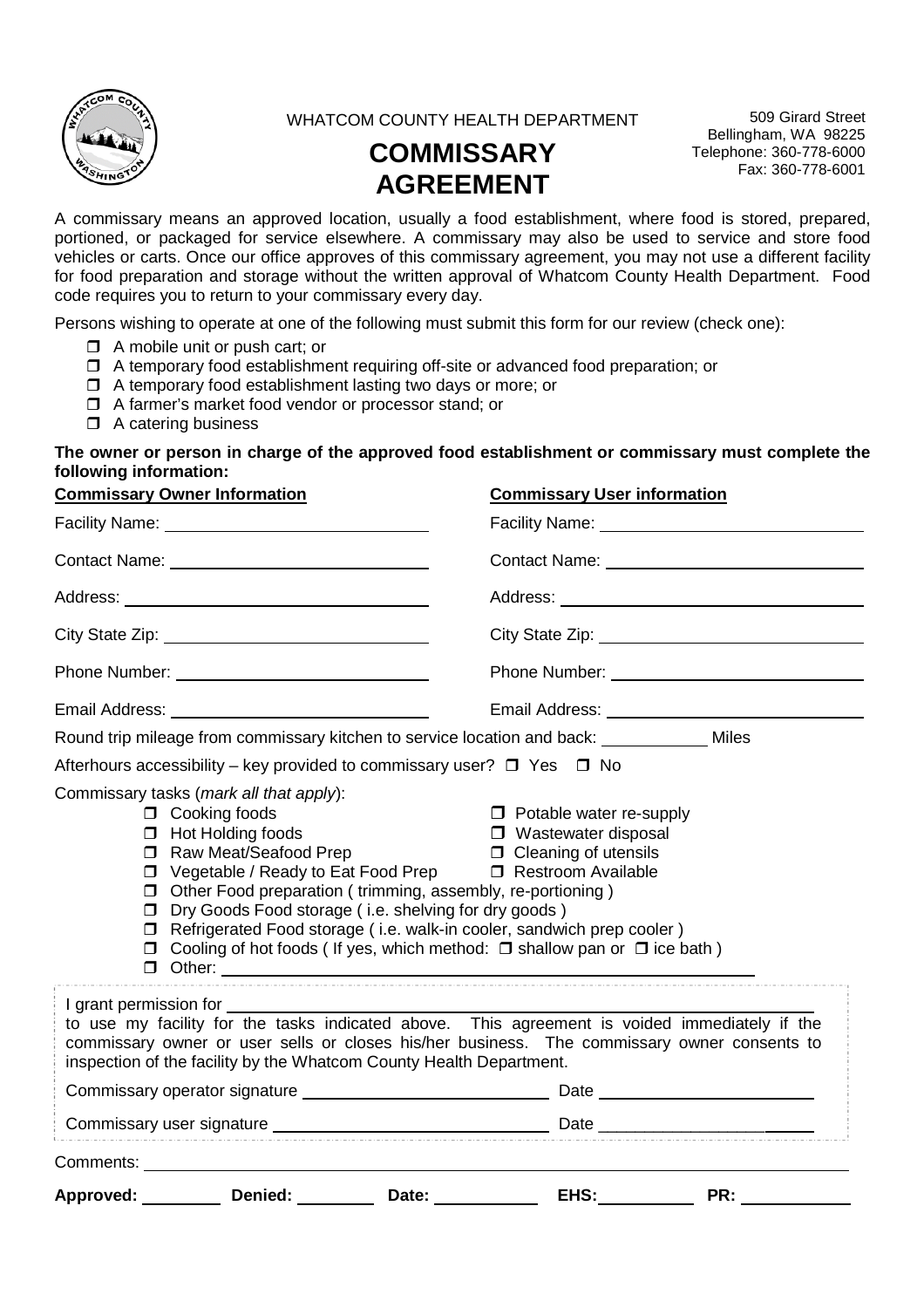## **DETAILED PLAN REQUIREMENTS**

**Facility Site plan -** Include all areas of the food service establishment on a site plan. All text on the site plan must be legible. Be sure to include the following for indoor and outdoor areas:

- **D** Restroom locations
- $\Box$  Seating areas and banquet rooms
- $\Box$  Approximate locations of tables and chairs
- $\Box$  Server stations
- $\Box$  Bar
- $\square$  Bussing stations
- □ All storage and food preparation areas
- $\Box$  Off-site storage or preparation facilities

**Kitchen Floor plan -** Include food storage, preparation, and service areas. Include enough detail to clearly show all equipment, fixtures, work areas, storage areas, etc. *All items must be drawn to scale.*

Equipment and sink requirements depend on menu and food prep methods. Be sure to include:

- **D** Plans drawn to scale. Minimum scale  $\frac{1}{4}$ " = 1' ( $\frac{1}{4}$  inch on the floor plan equals one foot in the food establishment).
- Manufacturer name and model number for each piece of equipment.
- A utensil cleaning area with sinks. A three-compartment sink is usually *required*. Include drain boards for both soiled and clean utensils. Provide dimensions of sink basins and drain boards.
- Dish machine *(optional)*. Dish machines must be commercial style with a chemical or high temperature rinse cycle. Commercial dish machines usually complete a full cycle within 5 minutes.
- $\Box$  Handwashing sink(s). Must be located convenient to (within line of sight) and no more than 25 feet from each work area. Handwashing sinks must provide water at 100˚F -120˚F that arrives within 15 seconds.
- $\Box$  Produce and ready-to-eat food preparation work station with sink. Show dimensions of sink.
- $\Box$  Raw meat and raw seafood preparation work station with sink. Show dimensions of sink.
- □ Mop sink *(required)*.
- Water filtration and treatment systems if applicable. Systems must meet appropriate ANSI-NSF standards for potable water.
- $\Box$  Indirect floor sink and hub drains. Indirect drainage is required for food preparation sinks, dish machines, ice machines, ice storage bins, cooler condensate, dip wells.
- $\Box$  Cooking equipment. Proper ventilation is required contact your local building services department.
- $\Box$  Refrigeration must be commercial style. Refrigeration capacity must be adequate to support proposed menu and preparation methods.
- $\Box$  Freezers *(may be non-commercial).*
- $\Box$  Hot food holding equipment.
- Miscellaneous equipment. For example, mixer, blender, slicer, food processor, ice machine, soda fountain, milkshake machine, work tables, etc.
- $\Box$  Dry storage shelving must be smooth, durable and easily cleanable.
- $\Box$  Hot water heater make, model number, and capacity.
- **Equipment schedule indexed to floor plan. See sample floor plan.**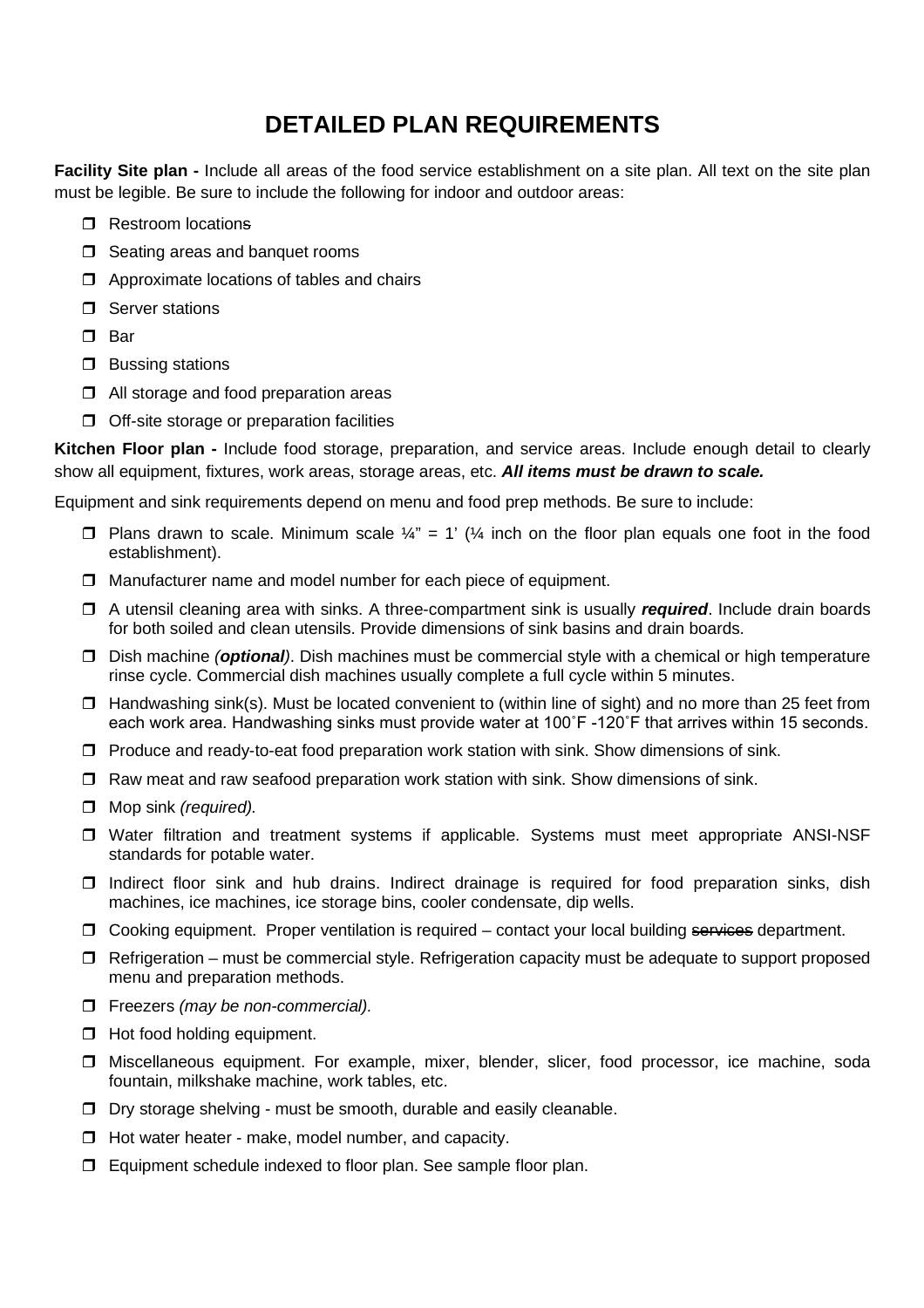# **EXAMPLE Floor Plan** This plan is to be used as an example only.



|              | <b>Equipment Schedule</b>      | <b>Make</b> | <b>Model</b>   |
|--------------|--------------------------------|-------------|----------------|
| $\mathbf{1}$ | Mop sink                       | Acme        | <b>MOP123</b>  |
| 2            | Hot water heater               | Acme        | HW-125         |
| 3            | 3 Compartment sink             | Acme        | SS-3COM        |
| 4            | Dishwasher with pre-rinse sink | Acme        | DW-123         |
| 5            | Handwashing sink               | Acme        | HW101          |
| 6            | Water fill station /dump sink  | Acme        | DS201          |
| 7            | Prep cooler                    | Acme        | <b>PREP300</b> |
| 8            | Reach in cooler with work top  | Acme        | <b>REA300</b>  |
| 9            | Ice machine                    | Acme        | <b>ICE888</b>  |
| 10           | Produce prep sink              | Acme        | <b>PS231</b>   |
| 11           | Work counter with slicer       | Acme        | $SS-1$         |
| 12           | Walk in cooler                 | Acme        | <b>WI45</b>    |
| 13           | Walk in freezer                | Acme        | <b>WF45</b>    |
| 14           | Garbage and recycle area       | N/A         | N/A            |
|              |                                |             |                |
|              | Scale: $1/8$ inch = 1 foot     |             |                |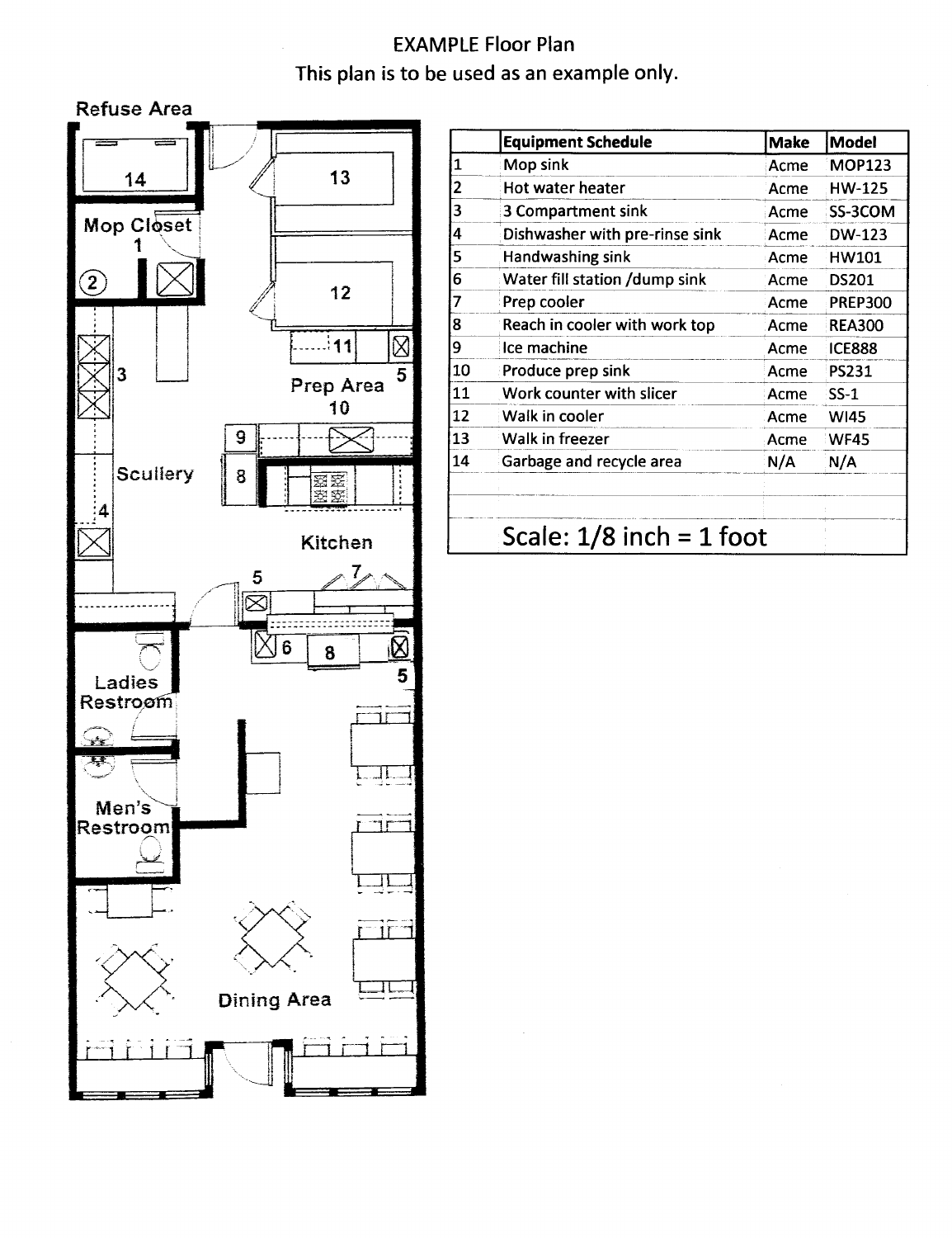[PrintFreeGraphPaper.com](http://www.printfreegraphpaper.com/)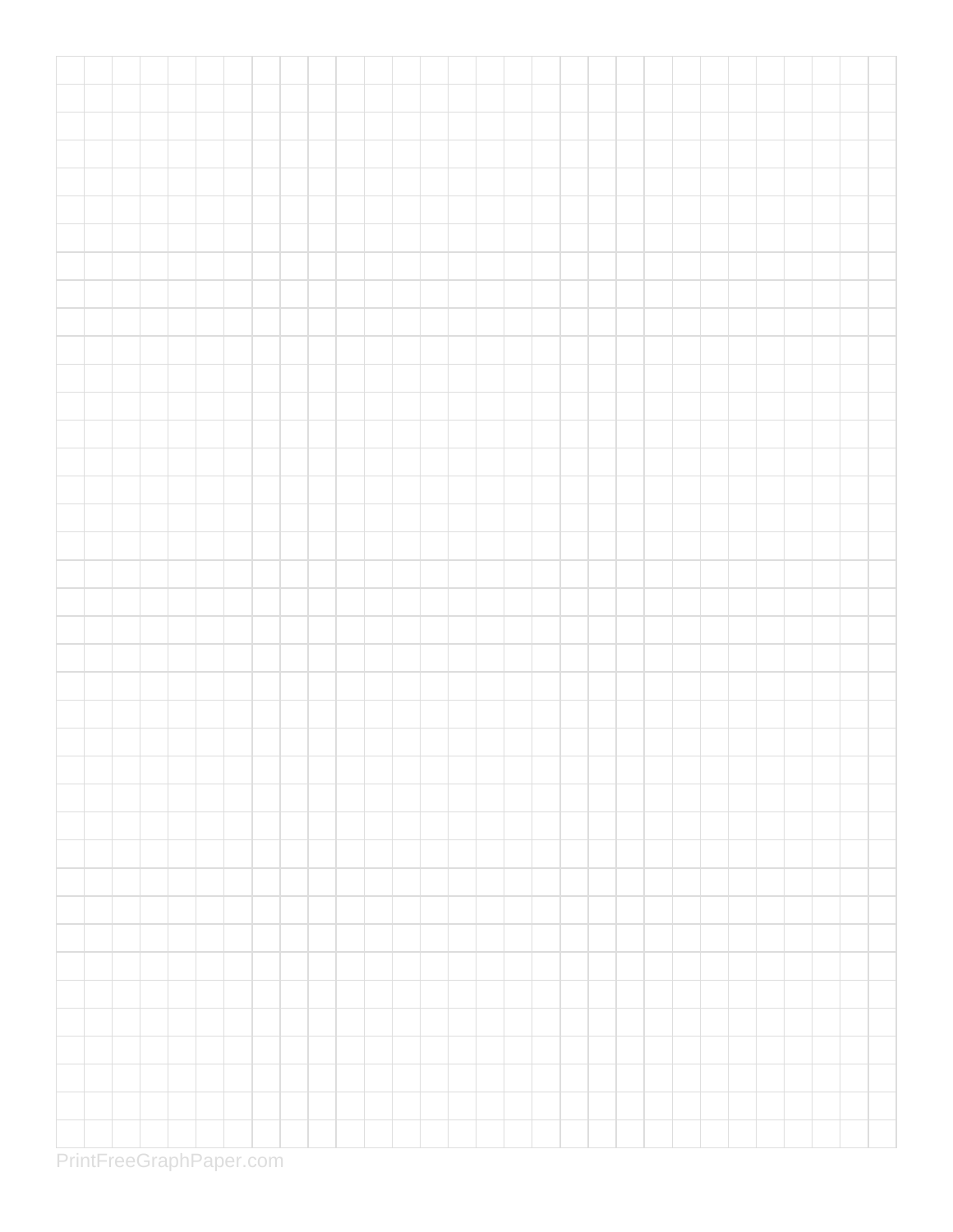# FINISH SCHEDULE

List the materials used for floors, walls, coving (covering floor/wall junction), and ceilings.

- Floors must be constructed of smooth, easily cleanable, durable, non-absorbent material.
- Coving must be installed at all floor/wall junctures.
- Walls must be constructed of smooth, easily cleanable, durable, non-absorbent material. Fiberglass Reinforced Plastic (FRP) or similar waterproof materials are required on wall surfaces behind sinks and areas exposed to moisture:
	- From floor level to 8 feet behind your scullery area (warewashing area).
	- From floor level to 1 foot above the top of the sink faucet behind food preparation and hand washing sinks.
	- From floor level to 4 feet behind and adjacent to plumbing fixtures in the restroom.
	- Behind the sink from counter to 1 foot above the top of the sink faucet for sinks mounted in laminate counters that are attached/sealed to the wall.

Specify the finish materials for floor, wall, counter, and shelving surfaces (for example quarry tile, stainless steel, FRP, plastic laminate). Use N/A (not applicable) when necessary.

| Area                            | <b>Floor</b> | Coving                                                    | <b>Walls</b> | <b>Counters/Shelves</b> |
|---------------------------------|--------------|-----------------------------------------------------------|--------------|-------------------------|
| Kitchen and Food<br>Preparation |              |                                                           |              |                         |
| Bar                             |              |                                                           |              |                         |
| Dry Storage                     |              |                                                           |              |                         |
| Warewashing                     |              |                                                           |              |                         |
| Wait station                    |              |                                                           |              |                         |
| Restrooms                       |              |                                                           |              |                         |
| Mop Storage                     |              |                                                           |              |                         |
| Walk-in<br>Refrigerator         |              | Coving may not be required<br>for prefabricated walk-ins. |              |                         |
| Other:                          |              |                                                           |              |                         |
| Other:                          |              |                                                           |              |                         |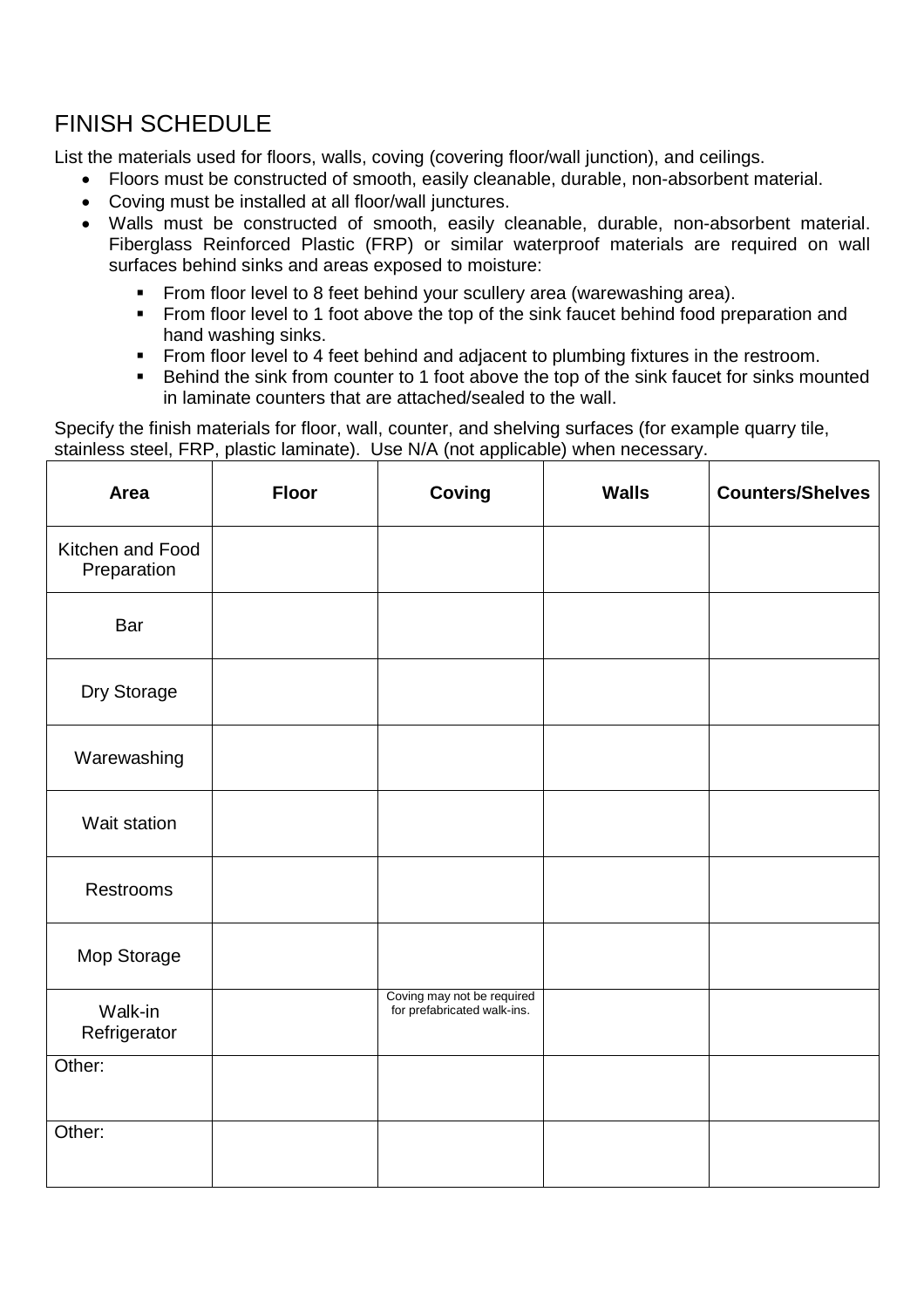## **METHOD OF FOOD PREPARATION – Part A: Food Preparation**

For each menu item:

- Provide a narrative of all food preparation steps.
- Fill out the Method of Food Preparation Chart.

### **Narrative Instructions and Examples**

**Instructions**: List by number, the order of food preparation steps for each menu item. Include:

- How food is received (raw,
- Cutting, assembling, mixing
- Cold holding
- commercial prepared, pre-washed) . Cooking
	- Hot holding

• Cooling • Reheating

Include anticipated quantities. If the menu item has multiple ingredients, list them. Menu items that are prepared in an identical way may be grouped together (such as BBQ beef and pork).

### Examples:

• Thawing

Roasted Chicken Breast – cook 12 breasts per day.

- 1. **Thaw** frozen raw chicken breasts in the walk-in cooler.
- 2. **Cold hold** raw chicken in the walk-in refrigerator until needed.
- 3. **Cook** raw chicken in the oven to an internal temperature of at least 165˚F verified with a digital thermometer.
- 4. **Hot hold** cooked chicken in the display case at 135˚F or more for service.
- 5. **Cool** leftover chicken in a single layer, on a sheet pan that is uncovered in the walk-in refrigerator. When the temperature reaches 41˚F, chicken is covered.
- 6. **Cut** cooled chicken for house made chicken salad.

Chicken Salad – 1 gallon every 3 days

- 1. Produce **washed** on site in dedicated prep sink.
- 2. **Cut up** produce: celery, green onion, grapes, and apples.
- 3. **Cold hold** prepared chicken salad ingredients.
- 4. **Assemble** ingredients for chicken salad with pre-chilled ingredients including commercial dressing, pickles, and hard boiled eggs.
- 5. **Serve** chicken salad to order on bed of greens and topped with almonds.

Hamburgers – cooked to order

- 1. **Cold hold** fresh raw patties in reach in cooler.
- 2. **Cook** fresh raw patties on the grill to order until they reach at least 155˚F verified with a digital thermometer. Hamburger patties are not cooked in advance.
- 3. **Assemble** cooked patties. Toppings include cheese, lettuce, tomato, onion, guacamole made on-site, bacon and commercial condiments (ketchup, mustard, mayo).
- 4. **Serve** hamburgers.

BBQ Beef/Pork – 25 pounds each every other day, or as often as needed.

- 1. **Thaw** frozen beef/ pork in the walk-in refrigerator.
- 2. **Cold hold** meats in the walk in cooler while marinating for at least overnight. Marinade is made in house.
- 3. **Cook** meats in smoker until internal temperature reaches 145˚F verified with a digital thermometer.
- 4. **Shred** meats while hot and combine with warmed (at least 145˚F) house made BBQ sauce.
- 5. **Hot hold** meat for service.
- 6. **Cool** any leftover meat shallow, uncovered pans no more than 2 inches deep in the wlak in cooler. After meats are cooled to 41˚F, they are covered.
- 7. **Reheat** meats in the steamer to 165˚F within 2 hours and hold in steam table at 135˚F or more.
- 8. Discard any leftovers.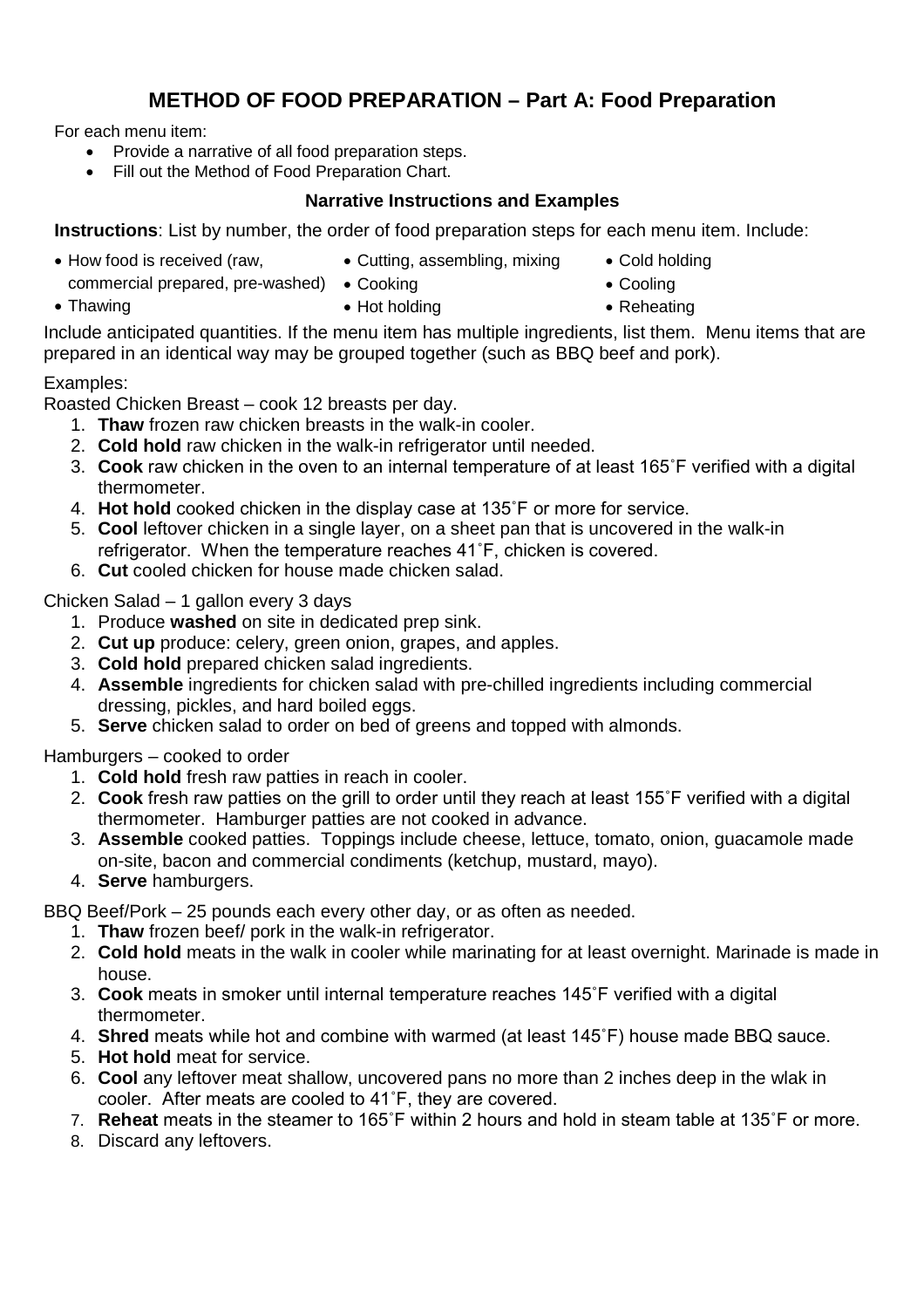# METHOD OF FOOD PREPARATION – Part A: Food Preparation

Use as many pages as needed for menu Narratives and Method of Food Preparation Chart. Remember to include how each menu item is obtained, stored, thawed, prepared, cooked, cooled, reheated, and kept hot or cold before serving. Include anticipated quantities. Indicate if the menu item has multiple ingredients and list them.

**Menu Narratives:**

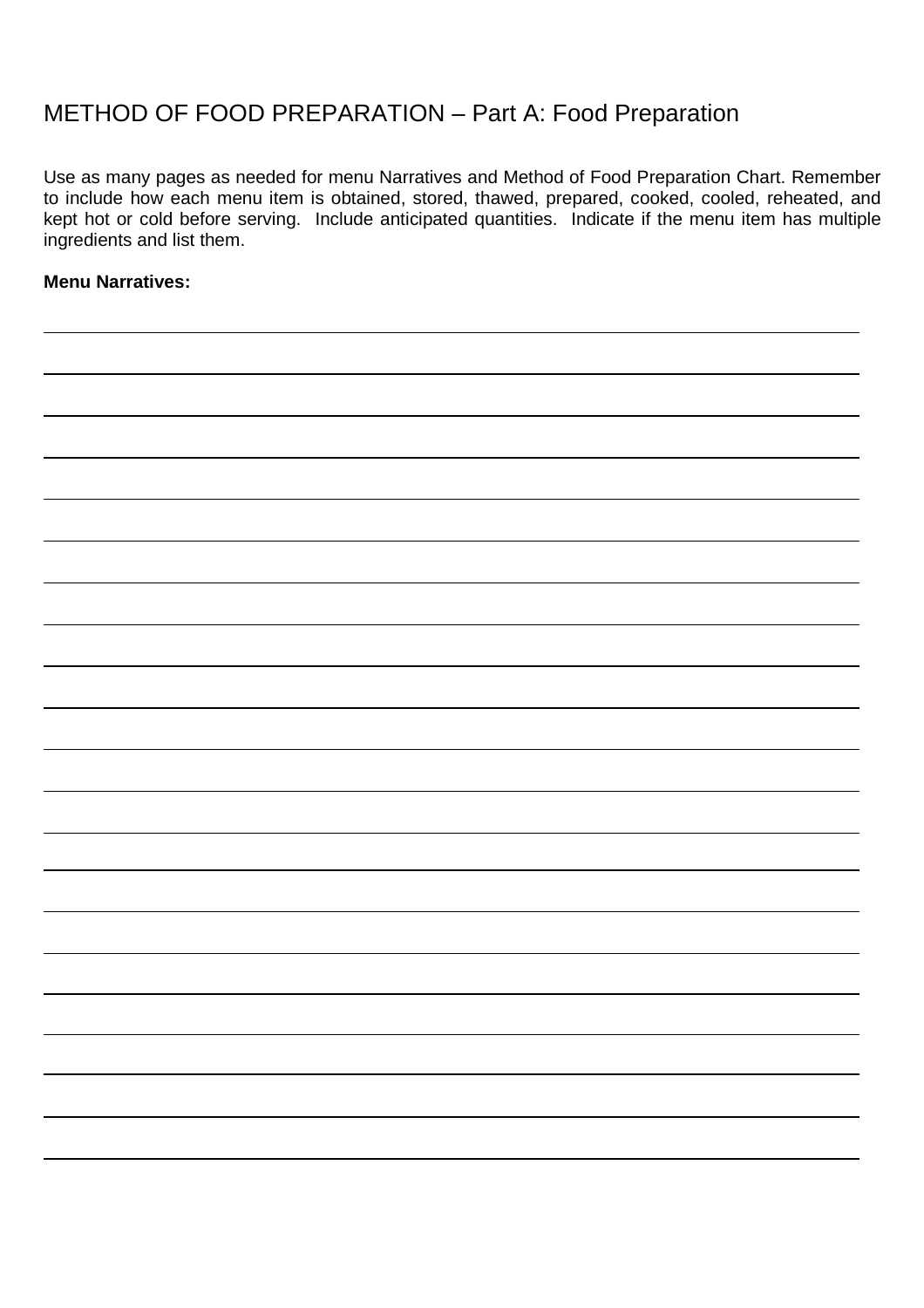## **Method of Food Preparation Chart Instructions and Examples**

#### **Instructions**:

- 1. Place an "X" indicating if the food will be purchased already prepared or made on site. Place an "X" indicating if the menu item is made with raw meat (beef, pork, or poultry), raw seafood or unpasteurized eggs.
- 2. Then, list, by number, the order of food preparation steps used for the menu item you will be serving. If food is purchased prepared, you do not need to complete the food preparation steps unless you plan to add additional ingredients. You can use the same food preparation step multiple times for the same food if needed.

#### **Roasted Chicken Breast** *See the example in the chart below.*

- Menu item is **prepared on-site**………...... "Prepared on site" is marked "X".
- Chicken is **raw**…………………………….. "Raw" box is marked "X".
- 1. Chicken is **thawed**……………………….. "Thaw" box is marked "1".
- 2. Raw chicken is held **cold** …….…………. "Cold Holding" marked "2".
- 3. Chicken is **cooked** to **165**˚**F** ……………. "Cooked" box is marked "3".
- 4. Chicken is **hot held**………………………. "Hot Holding" box is marked "4".
- 5. Any leftovers are **cooled** ………………... "Cooling" box is marked "5".
- 6. Cooled chicken is **served** ……………….. "Serve" box is marked "6"

## *This is for example only*.

Complete your menu narrative and method of food preparation chart on the next pages.

**Chicken Salad** *See the example in the chart below.*

- Menu item is **prepared on-site**…………... "Prepared on site" is marked "X".
- Chicken is **raw**……………………………… "Raw" box is marked "X".
- 1. Chicken is **diced & mixed** with other ingredients……….. "Cut or assemble" box is marked "1".
- 2. Chicken is held **cold**…………………….... "Cold holding" box is marked "2".
- 3. Chicken salad is **served**………….……… "Serve" is marked "3".

**Hamburgers** *See the example in the chart below.*

- Menu item is **prepared on-site**………….. "Prepared on site" is marked "X".
- Hamburger is **raw**……………………...….. "Raw" box is marked "X".
- 1. Raw hamburger is held cold…………….. "Cold Holding" box is marked "1".
- 2. Hamburger is **cooked** to **155˚F**……….…."Cooked" box is marked "2"
- 3. Hamburger is **assembled**……………….. "Cut or assembled" box is marked "3".
- 4. Hamburger is **served**…………………….. "Served" box is marked "4".

### **Method of Food Preparation Chart Examples:**

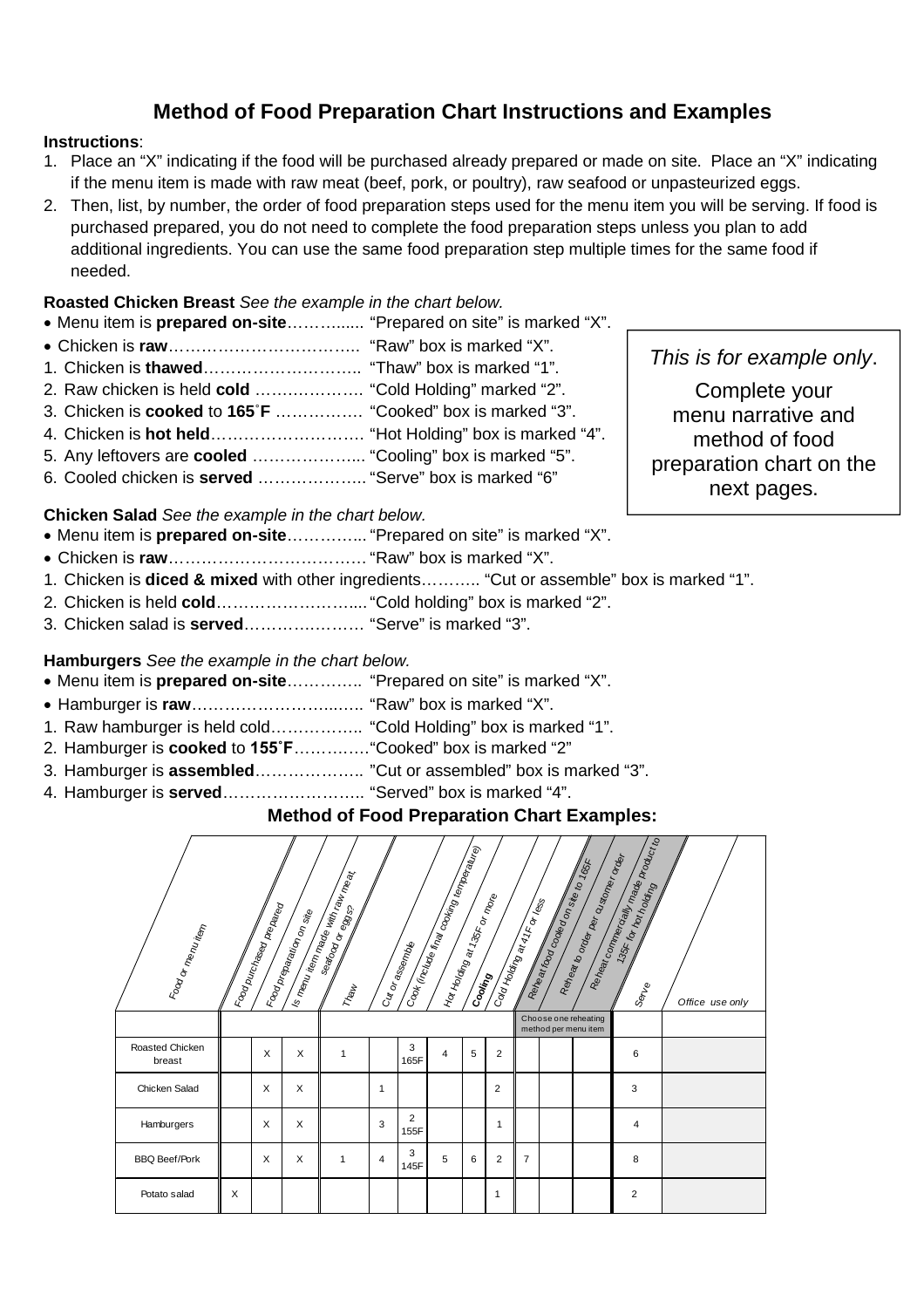## **METHOD OF FOOD PREPARATION – Part A: Food Preparation**

Complete the Method of Food Preparation Chart – include each menu item.



**+ If you marked "Cooling", complete Method of Food Preparation – Part B: Cooling**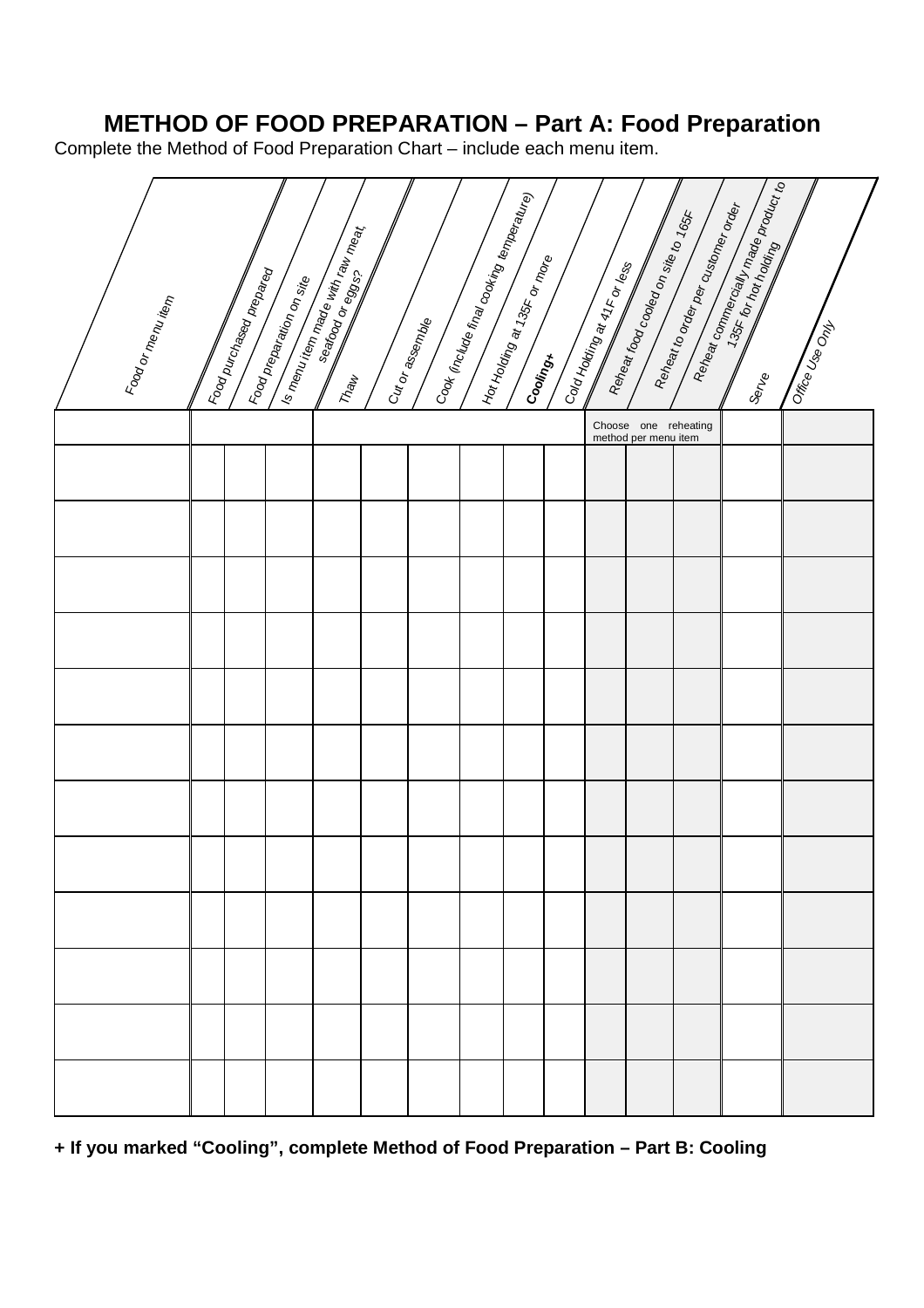## **METHOD OF FOOD PREPARATION – Part B: Cooling**

Cooling is when:

- Hot foods are properly cooled down to 41°F or less with the intention of:
	- 1. Reheating the food at a later time, either for hot holding (such as soup in a soup warmer) or for immediate service (such as BBQ pork in a microwave), or
	- 2. Serving food cold (such as cold fried chicken in the grab & go case); or
- Ingredients warmer than 41°F (or that warm to over 41°F during preparation) are cut, mixed or assembled with the intention of offering the food cold (such as tuna salad, bean salad made with canned beans, sandwiches, salads).

Allowed cooling methods:

- Shallow pan (food depth in pan is 2 inches or less and uncovered while cooling in refrigerator).
- Food is cut into smaller portions no more than 4 inches thick (roasts and whole poultry).

Time/temperature method: If you choose this method, you must provide written documentation that the food item cools from 135°F – 70°F in 2 hours and 69°F - 41°F in 4 hours with the total time not exceeding 6 hours.

Here is an example of a cooling table:

| <b>Food Item</b> | <b>Cooling Method Used</b>     | Amount of food<br>cooled in gallons,<br>quarts, pieces, or<br>pans (include volume<br>or size) | <b>Number of times per</b><br>week food is prepared<br>and cooled. |
|------------------|--------------------------------|------------------------------------------------------------------------------------------------|--------------------------------------------------------------------|
| Chicken          | Shallow pan                    | One hotel pan -<br>chicken pieces in single<br>layer                                           | Every 3 days                                                       |
| Soup             | Cream based - shallow<br>pan   | Leftovers only                                                                                 | Every 2 days                                                       |
| Chili            | Shallow pan                    | 5 gallons                                                                                      | Once a week                                                        |
| Pork roast       | Meat cut into 4 inch<br>pieces | Approx. 15 pounds                                                                              | Once a week                                                        |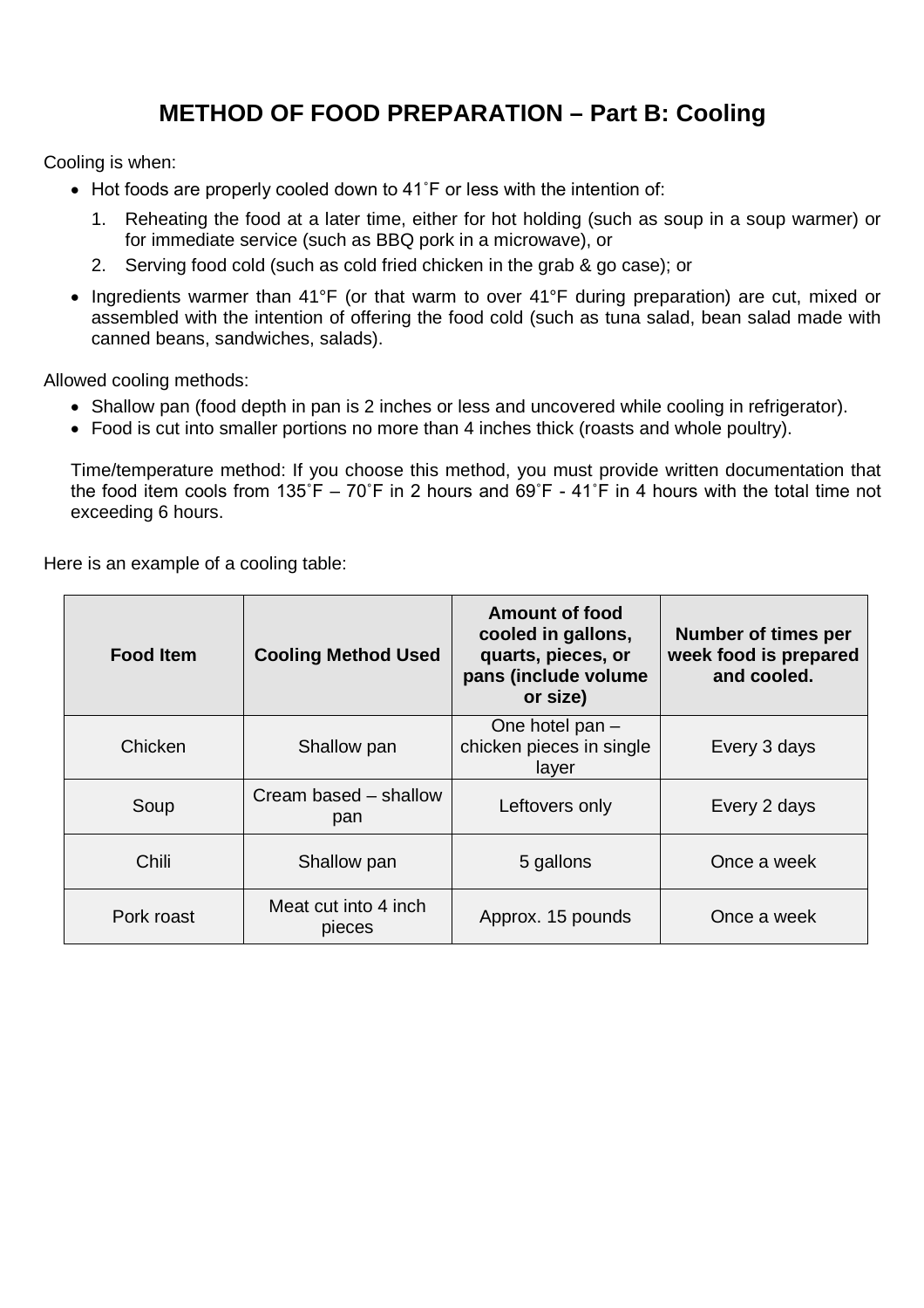# **METHOD OF FOOD PREPARATION – Part B: Cooling**

For all the menu items you will be **cooling,** complete the following table:

| <b>Food Item</b> | <b>Cooling Method Used</b> | <b>Amount of food</b><br>cooled in gallons,<br>quarts, pieces, or<br>pans (include volume<br>or size) | Number of times per<br>week food is prepared<br>and cooled. |
|------------------|----------------------------|-------------------------------------------------------------------------------------------------------|-------------------------------------------------------------|
|                  |                            |                                                                                                       |                                                             |
|                  |                            |                                                                                                       |                                                             |
|                  |                            |                                                                                                       |                                                             |
|                  |                            |                                                                                                       |                                                             |
|                  |                            |                                                                                                       |                                                             |
|                  |                            |                                                                                                       |                                                             |
|                  |                            |                                                                                                       |                                                             |
|                  |                            |                                                                                                       |                                                             |
|                  |                            |                                                                                                       |                                                             |
|                  |                            |                                                                                                       |                                                             |
|                  |                            |                                                                                                       |                                                             |
|                  |                            |                                                                                                       |                                                             |
|                  |                            |                                                                                                       |                                                             |
|                  |                            |                                                                                                       |                                                             |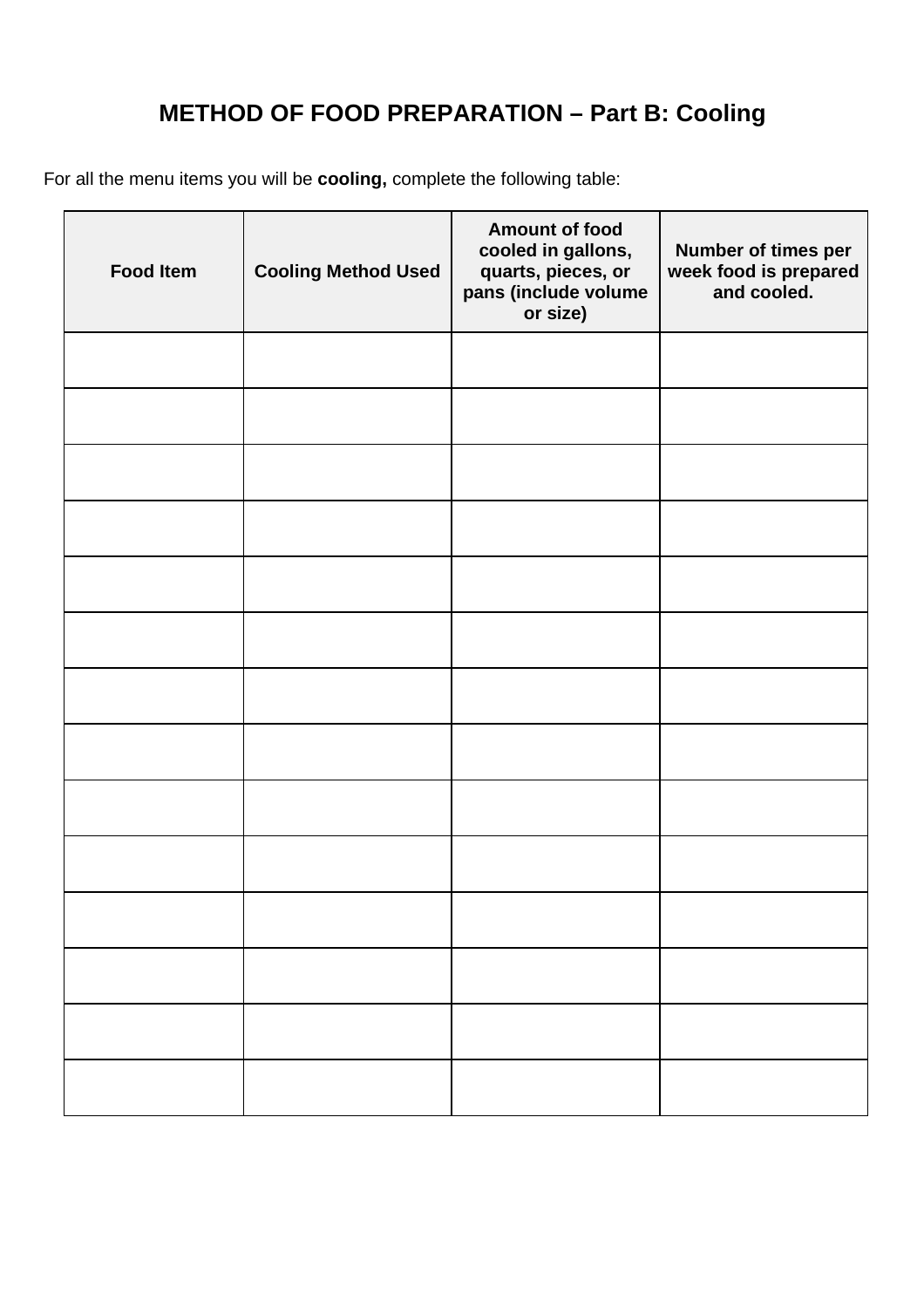## **METHOD OF FOOD PREPARATION – Part C: Consumer Advisory**

Will you be offering any of the following items undercooked or raw?

|                                                                                             | Hamburgers                            | $\Box$ Yes $\Box$ No  |
|---------------------------------------------------------------------------------------------|---------------------------------------|-----------------------|
| Eggs (over easy/poached or raw as part of an<br>entrée, salad, dessert, recipe)? □ Yes □ No | <b>Steaks</b>                         | $\Box Y$ es $\Box$ No |
|                                                                                             | <b>Roasts</b>                         | $\Box$ Yes $\Box$ No  |
| If yes, list menu items:                                                                    | Fish or seafood                       | $\Box$ Yes $\Box$ No  |
|                                                                                             | Oysters or other shellfish □ Yes □ No |                       |
|                                                                                             | Other:                                |                       |

If you marked yes to any of the above, you will be required to provide a consumer advisory on your menu and/or at your point of sale.

Provide a sample consumer advisory for the menu items you plan to offer raw or undercooked.

Consumer advisories are made of up two parts: Disclosure and Reminder.

- 1. Disclosure: Identifies which food items are raw. Disclosure is satisfied when the cooking status is explained in the menu description:
	- "Oysters on the half shell (raw oysters)"
	- "Caesar salad dressing (contains raw egg)"
	- "Our steaks and hamburgers are cooked to order".

Or a footnote with an asterisk or other indicator at the menu item and at the bottom of the menu page stating that the menu item is:

- Served raw or undercooked or
- **Contains raw or undercooked ingredients**
- 2. Reminder: Reminds the customer that there is a health risk associated with eating raw or undercooked food. Example: "Consuming raw or undercooked meats, seafood, shellfish or egg may increase your risk of foodborne illness".

The consumer advisory must be placed at the point where the food is ordered by the customer which may include menu, table tent, or menu board. Statements on menu boards must be readable from a point at which customers would normally stand.

#### EXAMPLES OF CONSUMER ADVISORIES

| <b>MENU</b>               |              |     |
|---------------------------|--------------|-----|
| Hamburgers*               |              | Gar |
| <b>Bacon Cheeseburger</b> | Jr. Burger   | Che |
| Deluxe Burger             | Cheeseburger | Cae |
|                           |              |     |

\* Can be cooked to order. Consuming raw or undercooked meats may increase your risk of foodborne illness.

**MENU** den Salad f's Salad sar Salad (contains raw eggs)

NOTICE: Consuming raw or undercooked meats, poultry, seafood, shellfish, or eggs may increase your risk of foodborne illness.

**Beverages** Soda Pop (Sm, Med, Lg) Milkshakes (Chocolate or Strawberry) **Strawberry Fruit Smoothie** 

Apple Cider\* (SQUEEZED ON-SITE EVERY 3 DAYS)

\*Notice: Unpasteurized juice may increase the risk of foodborne disease to people with certain medical conditions.

More information on consumer advisories can be found at: http://www.doh.wa.gov/Portals/1/Documents/Pubs/332-017.pdf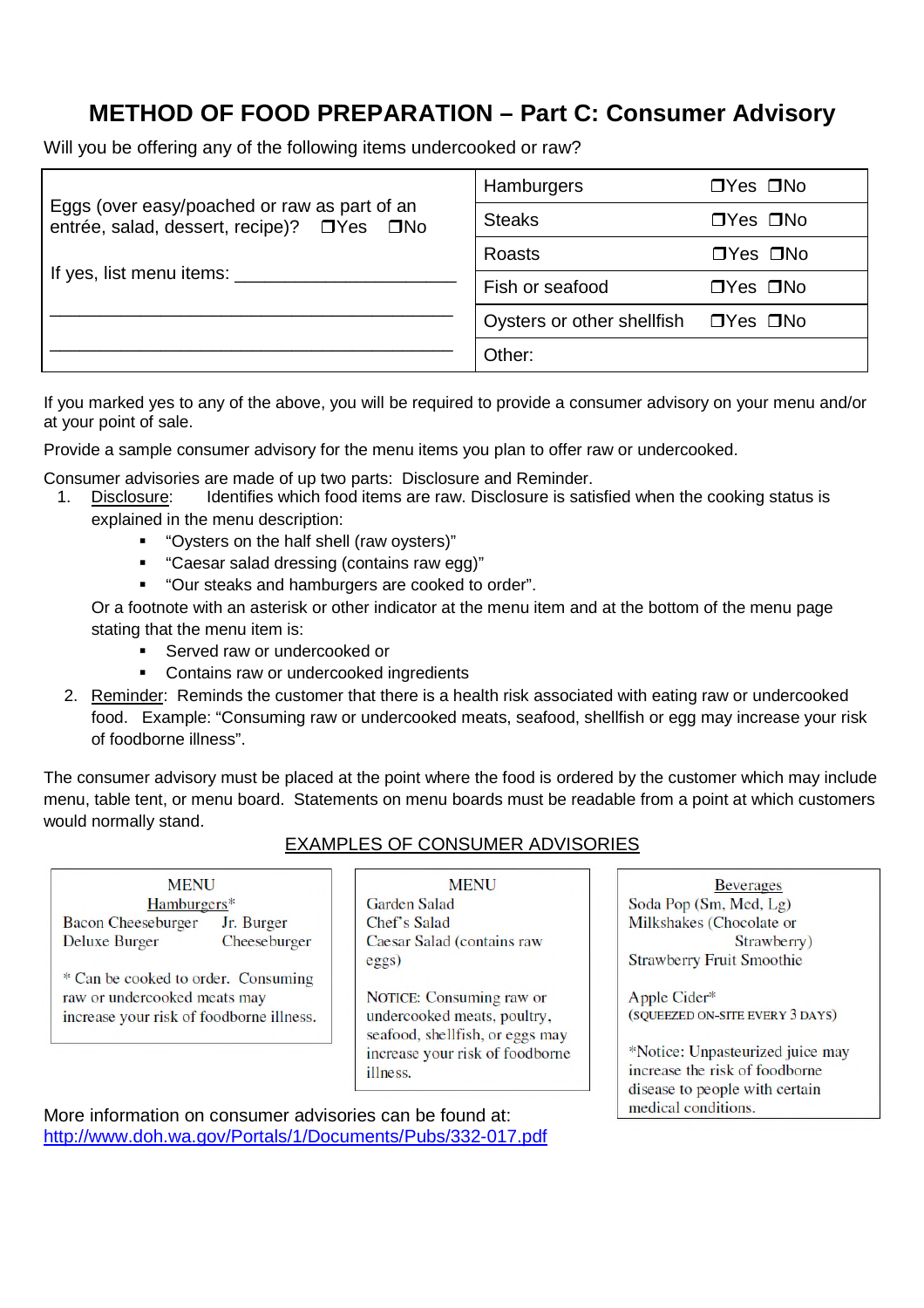## **METHOD OF FOOD PREPARATION – Part D: Other Questions**

1. Do you plan to do any of the following?

| Smoking fish/meats                                                             | □ Yes □ No           | Sous vide                                   | $\Box$ Yes $\Box$ No |
|--------------------------------------------------------------------------------|----------------------|---------------------------------------------|----------------------|
| Vacuum packaging or<br>reduce oxygen packaging                                 | $\Box$ Yes $\Box$ No | Making yogurt on site                       | $\Box$ Yes $\Box$ No |
| Water bath or pressure canning                                                 | □ Yes □ No           | Fermenting or pickling $\Box$ Yes $\Box$ No |                      |
| Using food additives<br>as preservatives (nitrite/nitrate, vinegar) □ Yes □ No |                      | Curing                                      | $\Box$ Yes $\Box$ No |
| Par-cooking or grill marking                                                   | $\Box$ Yes $\Box$ No | Dehydrating                                 | □ Yes □ No           |
| Sprouting seeds or beans                                                       | $\Box$ Yes $\Box$ No | Juicing wheatgrass                          | $\Box$ Yes $\Box$ No |
| Live shellfish tank (mollusk or crustacean)<br>$\Box$ Yes $\Box$ No            |                      | Juicing produce                             | □ Yes □ No           |

If you marked yes, you may need to submit a HACCP plan or variance request along with this application. Please contact the Health Department for more information.

- 2. Is sushi or sashimi offered on your menu?  $\Box$  Yes  $\Box$  No *If yes, you will need to submit the supplemental application.*
- 3. The Food Code requires fruits and vegetables to be washed under running water before preparation. Will produce be washed on site?  $\Box$  Yes  $\Box$  No
	- If yes, which produce items will be washed on-site?
	- If no, which produce items will be purchased pre-washed?
- 4. Will any foods be unattended while cooking or hot holding (such as overnight): □ Yes □ No If yes, list food items: *If yes, you will need to submit the supplemental application.*
- 5. Do you have to go outside to access any refrigerators, freezers, food storage, equipment, cooking (such as a BBQ or smoker) or preparation areas?  $\Box$  Yes  $\Box$  No All locations must be clearly marked on the floor plans. Note *these areas must be protected from sources of contamination*.
- 6. Are all ice machines, ice bins, dish machines, food preparation sinks, drip trays, espresso machines, beer taps, and dipper wells indirectly drained with an air gap?  $\Box$  Yes  $\Box$  No
- 7. Are all food and single-service items protected from customer contamination by a sneeze guard? This includes self-service condiment bars, salad bars, buffet lines, espresso counters, and all other food preparation areas.  $\Box$  Yes  $\Box$  No If no, explain: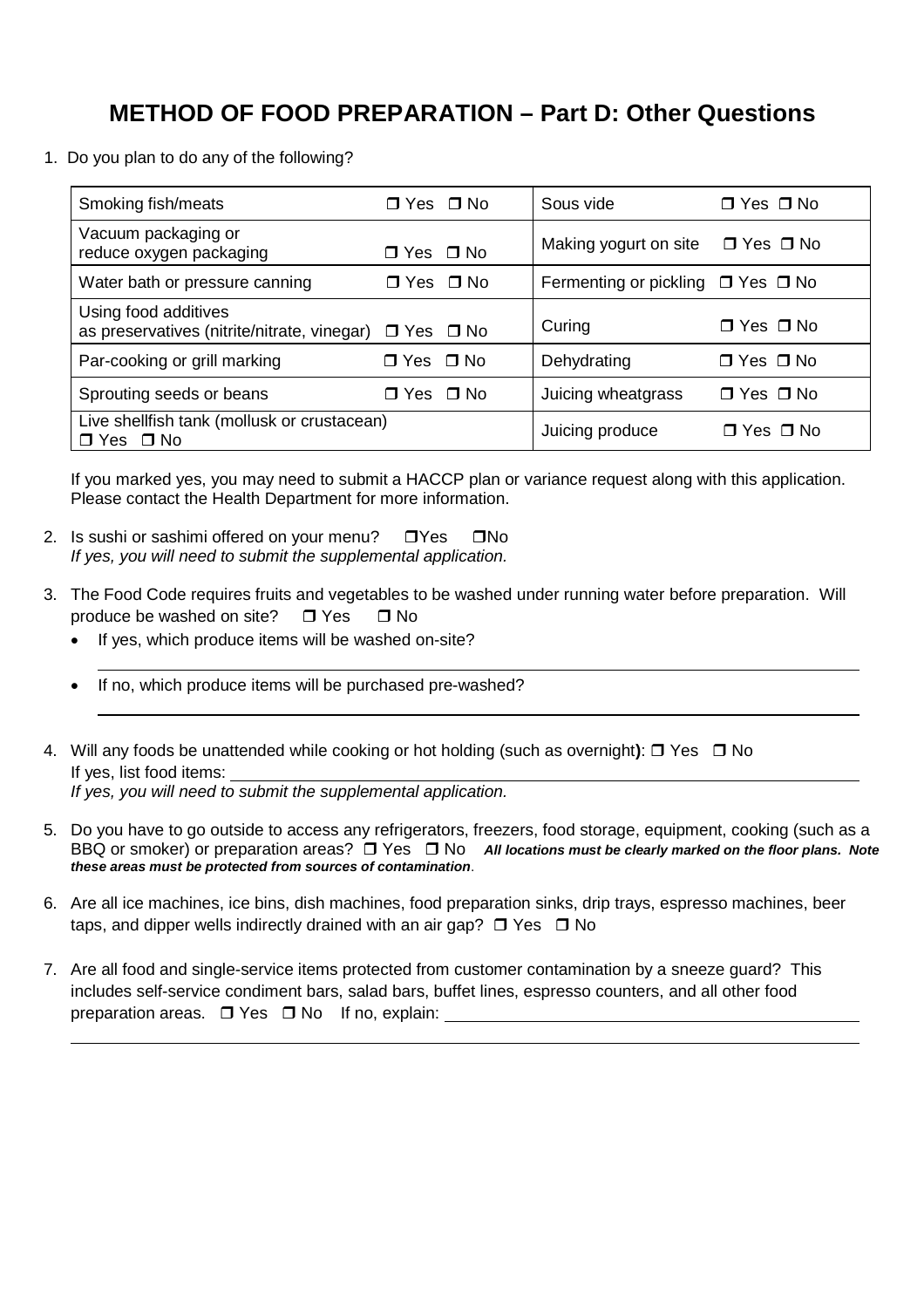## **FREQUENTLY ASKED QUESTIONS**

## *How long does the plan review process take?*

We usually send you a response letter within 1-2 weeks after you submit your plan review application.

## *What if I am not sure of the make and model for all of the equipment yet?*

Just tell us what you intend to buy in general terms. You can provide more detailed information once you purchase your equipment. Note that some equipment must be commercial, such as dish washers, ice machines, refrigeration, and food processors. If you change equipment after approval is given, contact the Health Department.

## *Can I draw the floor plans myself?*

Yes, provided that the plans must be accurate, legible, drawn to scale (example: a ¼ inch on the floor plan equals one foot in the food establishment), and provide detail as shown on the example in this packet on page 3. Also remember to ask the appropriate building/planning departments about their required format for plan submittal.

### *Why are so many sinks required?*

Each type of sink has a purpose that is spelled out in the Food Code. The Food Code requires sinks to be used for a single purpose or task.

### *Will I need more than one handwashing sink?*

Maybe. A handwashing sink must be located in each work area, be easily accessible, and convenient to use. Handwashing sinks must be located within the line of sight and no more than 25 feet from each work area. Note that handwashing sinks must provide water at a temperature between 100˚F - 120˚F that arrives within 15 seconds.

### *Do all surfaces need to be covered with stainless steel?*

No. All surfaces do need to be smooth, durable, easily cleanable, non-toxic, and non-absorbent.

## *Can I sell wholesale or online?*

Your operating permit from the Health Department only covers retail sales in Whatcom County and does not cover on-line sales outside of Whatcom County or wholesale transactions. Licensing from the Washington State Department of Agriculture, the United States Department of Agriculture, or the U.S. Food and Drug Administration are needed for wholesale sales or sales beyond Whatcom County.

### *Should I contact other regulatory agencies?*

Your project may require permits and approval from other government agencies such as the local Building/Planning department, the State Liquor Board, etc. A list of resources is provided with this packet.

## *Do all of my employees need food worker permits?*

Yes. Food and Beverage Service Worker's Permits are required for all individuals who handle any food or utensils, including those who wash dishes and PICs (Person in Charge). Food workers must have their cards before they begin work unless food safety training is provided by the operator of the establishment and is documented in the food establishment. In this case, a food worker card is required within 2 weeks of the employee's starting date. The only online food worker training authorized for Washington State is at https://www.foodworkercard.wa.gov.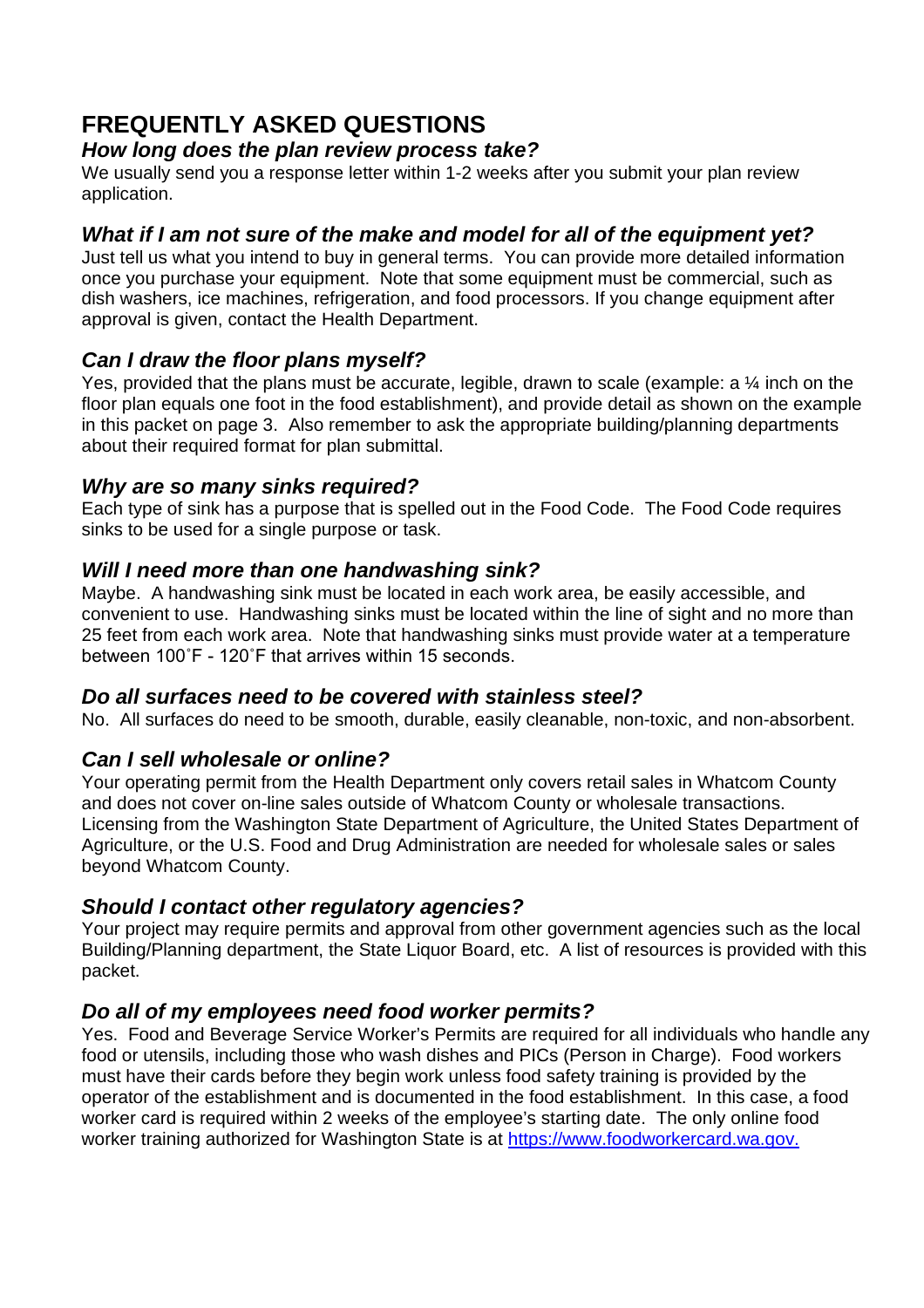## *Is a Health Department inspection required before I open?*

Yes. At least one week prior to the completion of your project, contact the Health Department office to schedule a pre-operational inspection. If all of the conditions and requirements of approval are *not* met during the pre-operational inspection, this may delay opening. Additional inspection(s) and fee(s) may be required before you receive approval to open.

## *Can I store food in the establishment before Health Department inspection has occurred?*

Not unless you have received approval from the Health Department to do so. Food may not be prepared before approval is granted after the pre-operational inspection.

## *What about personal food?*

Personal food needs to be limited to a day's worth and be segregated from the food supply intended for customers and clearly labeled as personal food. Please note that all food in the food establishment is subject to inspection by the Health Department.

## *What is indirect drainage (air gap)?*

Per Chapter 246-215 – Section 052125 - Air gaps must be at least twice the diameter of the water supply inlet and may not be less than 1 inch.



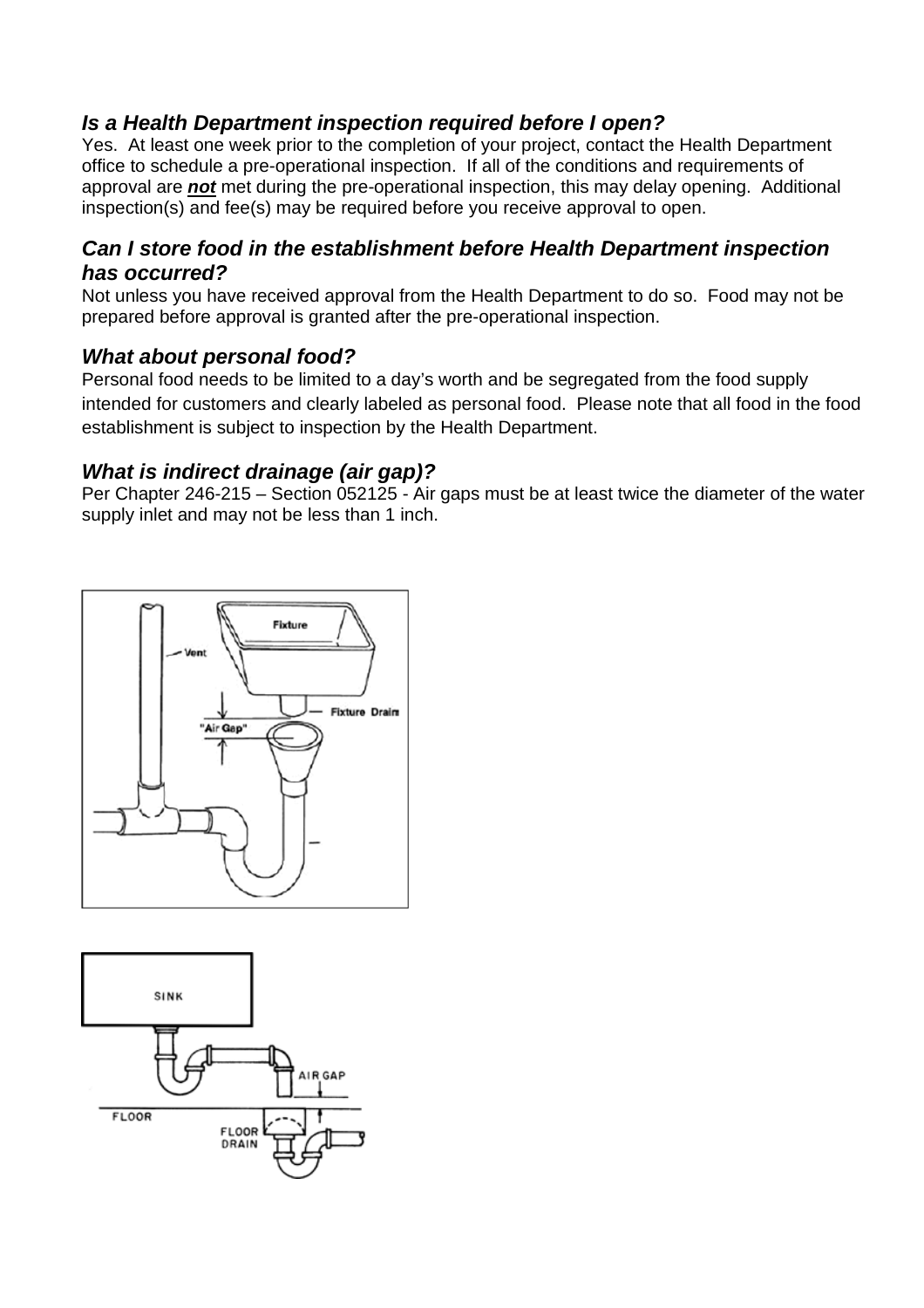# **LIST OF RESOURCES**

| <b>Whatcom County Health Department</b>                                                              |  |
|------------------------------------------------------------------------------------------------------|--|
| http://www.co.whatcom.wa.us/826/Environmental-Health<br>509 Girard St., Bellingham, WA 98225         |  |
| Food establishment review, on-site sewage review, water and well review(360) 778-6000                |  |
|                                                                                                      |  |
| <b>Whatcom County Building Services</b>                                                              |  |
| http://www.co.whatcom.wa.us/517/Building-Services                                                    |  |
| 5280 Northwest Dr., Bellingham, WA 98226                                                             |  |
|                                                                                                      |  |
| <b>Washington State Department of Agriculture (WSDA)</b>                                             |  |
| http://agr.wa.gov/                                                                                   |  |
| 1111 Washington St. SE, Olympia, WA 98504                                                            |  |
|                                                                                                      |  |
| <b>United States Department of Agriculture (USDA)</b>                                                |  |
| http://www.usda.gov/wps/portal/usda/usdahome                                                         |  |
|                                                                                                      |  |
|                                                                                                      |  |
| <b>Federal Food and Drug Administration (FDA)</b>                                                    |  |
| http://www.fda.gov/                                                                                  |  |
|                                                                                                      |  |
| <b>Tax and License</b>                                                                               |  |
| Contacts for tax and licensing requirements for general business licenses, liquor licenses, business |  |
| taxes, property taxes, and occupational taxes                                                        |  |
| <b>Washington State Department of Revenue</b>                                                        |  |
| http://dor.wa.gov/Content/Home/Default.aspx                                                          |  |
| 1904 Humboldt St., Ste. A, Bellingham, WA 98225                                                      |  |
| Unified Business Identifier (UBI) number, retail sales, B & O Tax(360) 676-2114                      |  |
| Department of Labor and Industries                                                                   |  |
| http://www.lni.wa.gov/                                                                               |  |
| 1720 Ellis St., Ste. 200, Bellingham, WA 98225                                                       |  |
|                                                                                                      |  |
|                                                                                                      |  |
|                                                                                                      |  |
|                                                                                                      |  |
| Mobile Vending Units  http://www.lni.wa.gov/TradesLicensing/FAS/FoodTruckTrailer/default.asp         |  |
| <b>Employment Security Department</b>                                                                |  |
| https://esd.wa.gov/                                                                                  |  |
| 101 Prospect St., Bellingham, WA 98225                                                               |  |
|                                                                                                      |  |
| <b>Internal Revenue Service</b>                                                                      |  |
| https://www.irs.gov/                                                                                 |  |
| 114 W. Magnolia, Bellingham, WA 98225                                                                |  |
| <b>Federal Taxes, Social Security</b>                                                                |  |
|                                                                                                      |  |
|                                                                                                      |  |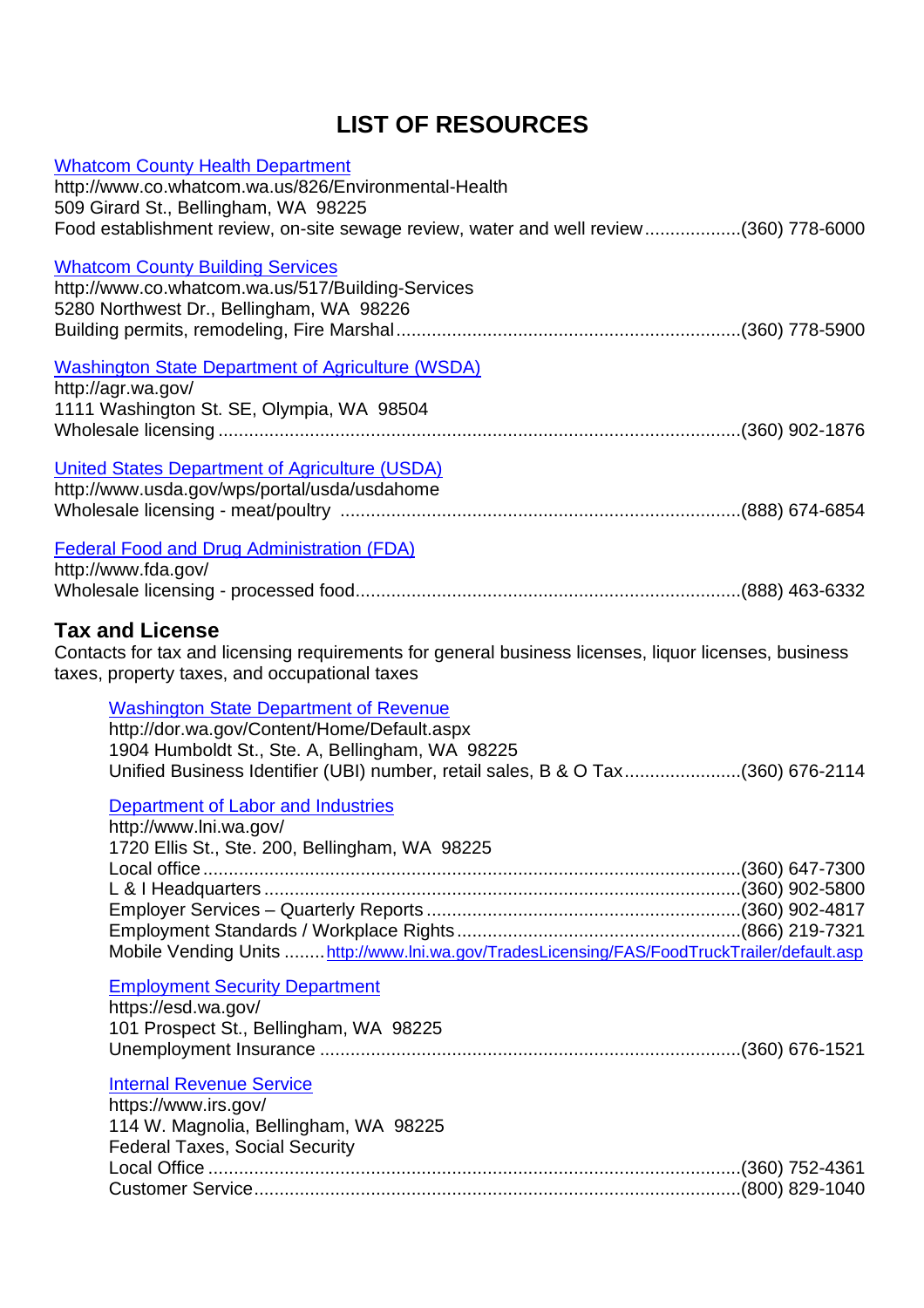| <b>Washington State Liquor and Cannabis Board</b>                                                   |  |
|-----------------------------------------------------------------------------------------------------|--|
| http://liq.wa.gov/                                                                                  |  |
| 3000 Pacific Ave SE, Olympia, WA 98504                                                              |  |
|                                                                                                     |  |
| <b>Office of Secretary of State Corporation Division</b>                                            |  |
| http://www.sos.wa.gov/corps/                                                                        |  |
| Republic Building, 801 Capitol Way S., Olympia, WA 98501                                            |  |
|                                                                                                     |  |
| <b>Washington State Department of Licensing</b>                                                     |  |
| http://www.dol.wa.gov/                                                                              |  |
| 405 Blake Lake Blvd SW, Olympia, WA 98502                                                           |  |
| Statewide business license information, trade name registration(360) 902-3900                       |  |
| <b>Whatcom County Assessor</b>                                                                      |  |
| http://www.whatcomcounty.us/177/Assessor                                                            |  |
| 311 Grand Ave., Ste. 106, Bellingham, WA 98225                                                      |  |
|                                                                                                     |  |
| <b>Whatcom County Treasurer's Office</b>                                                            |  |
| http://www.whatcomcounty.us/331/Treasurer                                                           |  |
| 311 Grand Ave., Ste. 104, Bellingham, WA 98225                                                      |  |
|                                                                                                     |  |
| <b>Whatcom County Auditor</b>                                                                       |  |
| http://www.whatcomcounty.us/199/Auditor                                                             |  |
| 311 Grand Ave Ste. 103, Bellingham, WA 98225                                                        |  |
|                                                                                                     |  |
| <b>Recycling and Garbage Service</b>                                                                |  |
| Curbside garbage and recycling service in Whatcom County are handled by three private companies,    |  |
| each one dealing with a different region of the county. To find out which company serves your area, |  |
| check the maps of the different service regions here.                                               |  |
| <b>Cando Recycling and Disposal (serving Pt. Roberts)</b>                                           |  |
| http://www.candorecyclinganddisposal.com/                                                           |  |
|                                                                                                     |  |
| Nooksack Valley Disposal (serving Lynden, Everson, Nooksack, Sumas and a portion of                 |  |
| northern Whatcom County)                                                                            |  |
| http://nvd-inc.com/                                                                                 |  |
|                                                                                                     |  |
| <b>Sanitary Service Company (serving Bellingham, Ferndale, Birch Bay, Blaine, and the</b>           |  |
| majority of unincorporated Whatcom County)                                                          |  |
| http://ssc-inc.com/index.php                                                                        |  |
|                                                                                                     |  |
|                                                                                                     |  |

## **City Websites**

Contacts for building departments - zoning and building occupancy requirements, sewer-grease traps/interceptors, other building requirements; taxes and business licenses